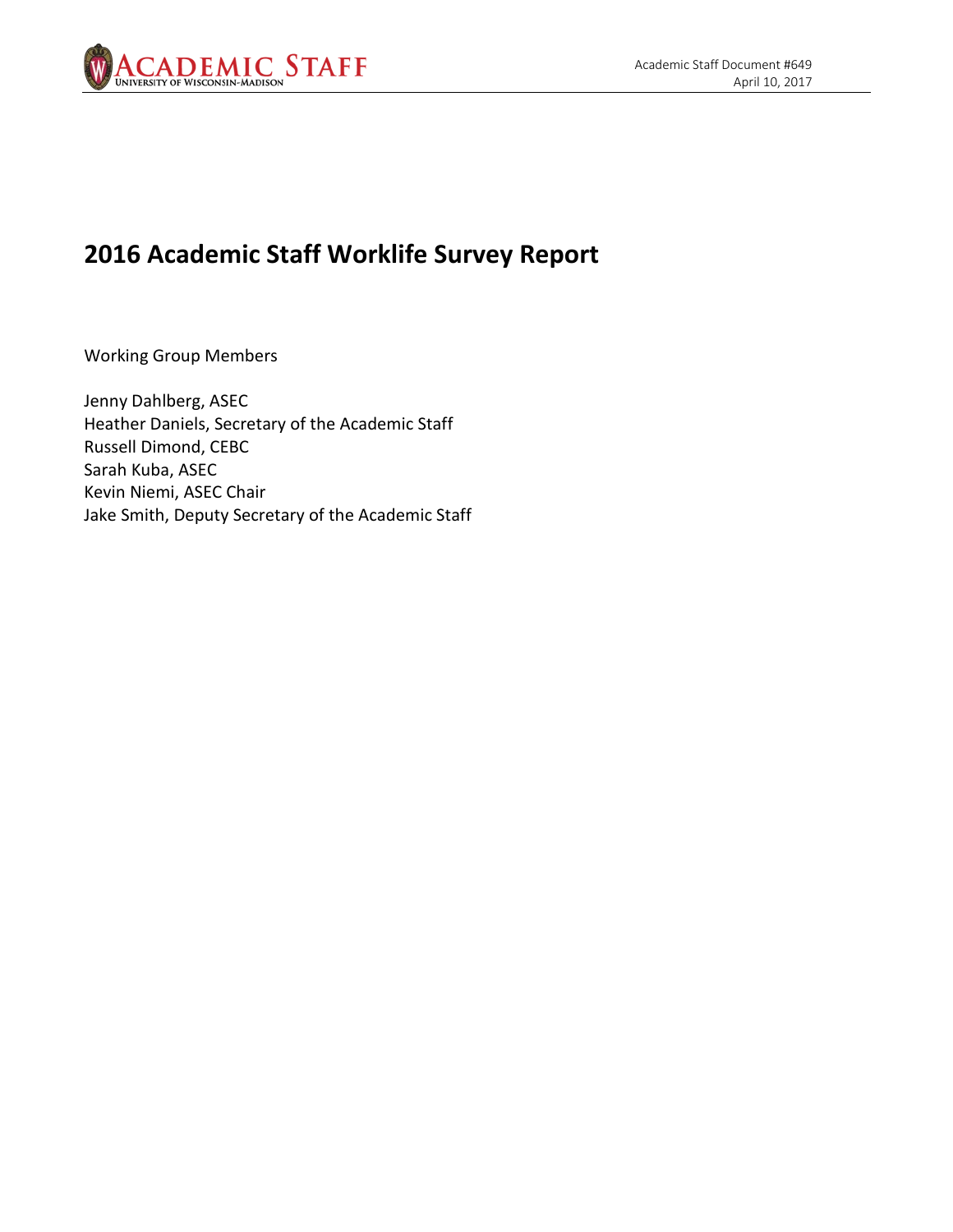#### Executive Summary

Academic Staff (AS) governance is continually interested in the overall well-being of the academic staff at UW-Madison and their working environment. In order to assess worklife balance and identify factors that contribute to a positive workplace environment, the AS were surveyed in Spring 2016 using a nearly identical instrument to the Faculty Worklife survey created by the Women in Science and Engineering Leadership Institute (WISELI). The survey was sent to 7,082 AS and limited employees with AS governance rights in May 2016. 2,350 filled out the survey, with 1,873 responses being substantially complete, for a response rate of 26.4%. Many respondents gave thoughtful and lengthy responses to the survey's open-ended questions. Throughout the report, we have included direct quotations from respondents for additional context, which can be found in bolded block quotes. See Appendix 1 for more details about the survey.

The AS Worklife survey covered a wide variety of topics, but high turnover and low morale stood out as issues that threaten the effectiveness of UW-Madison. As we were preparing this report, the NSF released its 2015 rankings of institutions by research expenditures, $1$  showing that UW-Madison had dropped out of the top five for the first time since 1972 after having its research expenditures decline by over \$100 million in three years. We are confident high turnover and low morale among academic staff contributed to this decline, and that they have similar effects on all of the missions of the University. Therefore, we fear the decline in UW-Madison's research ranking is a sign of things to come.



*The figure above illustrates three major factors that drive retention and morale, which were identified as central issues threatening the effectiveness of UW-Madison.*

<span id="page-1-0"></span> <sup>1</sup> <https://ncsesdata.nsf.gov/profiles/site?method=rankingBySource&ds=herd>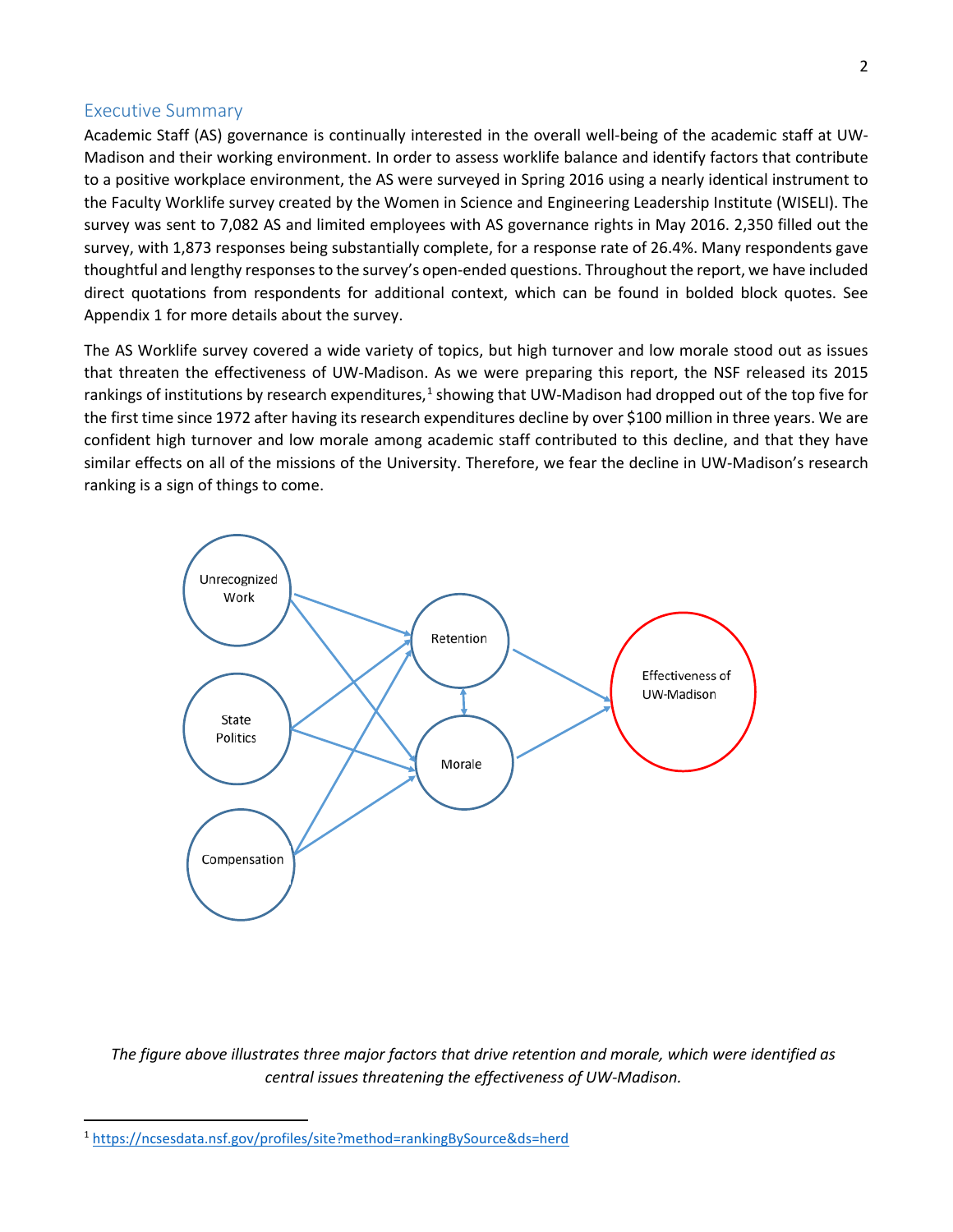When asked how likely they are to leave UW-Madison in the next three years, only 31% of survey respondents said they were either somewhat or very unlikely to leave. Historical data on academic staff turnover are not publicly available so we cannot say whether current academic staff turnover is unusually high or increasing, but these responses give reason to believe it is or will be soon. High turnover leads to low levels of human capital/institutional memory and a less productive workforce. Given that academic staff are involved in everything the UW-Madison does, high turnover would be expected to decrease the effectiveness of the institution.

The change in satisfaction between the 2003 WISELI AS survey and the 2016 survey is dramatic, especially the change in the percent saying they are very satisfied:

|                                                                  | 2003 | 2016 |
|------------------------------------------------------------------|------|------|
| % Satisfied with being Academic Staff at UW Madison <sup>2</sup> | 88   | 69   |
| % Very Satisfied being Academic Staff at UW Madison              | 47   | 24   |
| % Satisfied with Career Progression                              | 82   | 49   |
| % Very Satisfied with Career Progression                         | 39   | 17   |

These decreases should be a cause of concern. Research shows that employees with low morale are likely to be less engaged and productive.<sup>[3](#page-2-1)</sup> Again, given the importance of academic staff to everything UW-Madison does, low morale would be expected to decrease the effectiveness of the institution.

To solve these problems we need to know what causes them. Three issues stand out in the survey responses, all of which contribute to both high turnover and low morale:

First, 74% of respondents report doing work which is not formally recognized by their department at least sometimes, and those who do more are less likely to be satisfied with being AS at UW-Madison and more likely to leave. Finding ways to recognize all the work academic staff members do could have a significant impact.

Second, many respondents feel that Wisconsin's political leaders do not value the work they do, work they regard as meaningful service to the people of the state. They also fear for the future of UW-Madison. 84% cited budget cuts as a reason they had considered leaving UW-Madison, and 89% said budget cuts had reduced their enthusiasm for working at UW-Madison. The negative effects of the current political environment on AS morale and retention cannot be easily reversed, so University leaders will need to work even harder in other areas to compensate for them.

Third, and most important, academic staff are frustrated by their compensation, particularly the way it has declined in recent years. 2011's Act 10 acted as an 8.2% pay cut for the median academic staff member. The near-disappearance of pay plans has allowed the real value of their salaries to be eroded by inflation (the pay plans in the current state budget proposal are still lower than the expected rate of inflation), and out-of-pocket health care costs have been increased repeatedly. The result is lower standards of living now and dismal expectations for the future. The AS Worklife survey results show a strong relationship between satisfaction with salary and both overall satisfaction and probability of leaving UW-Madison. In order to reduce turnover and improve morale, UW-Madison must address compensation boldly enough to change academic staff

<span id="page-2-1"></span><sup>3</sup> Judge, T. A., Thoresen, C. J., Bono, J. E., & Patton, G. K. (2001). Psychological Bulletin [\(http://search.proquest.com.ezproxy.library.wisc.edu/docview/614359096/fulltextPDF/A281AE201E674F26PQ/4?accounti](http://search.proquest.com.ezproxy.library.wisc.edu/docview/614359096/fulltextPDF/A281AE201E674F26PQ/4?accountid=465) [d=465\)](http://search.proquest.com.ezproxy.library.wisc.edu/docview/614359096/fulltextPDF/A281AE201E674F26PQ/4?accountid=465)

<span id="page-2-0"></span> $2$  The 2003 survey question actually asked about satisfaction with the respondent's "current job" rather than "being academic staff." See appendix 1 for details and discussion.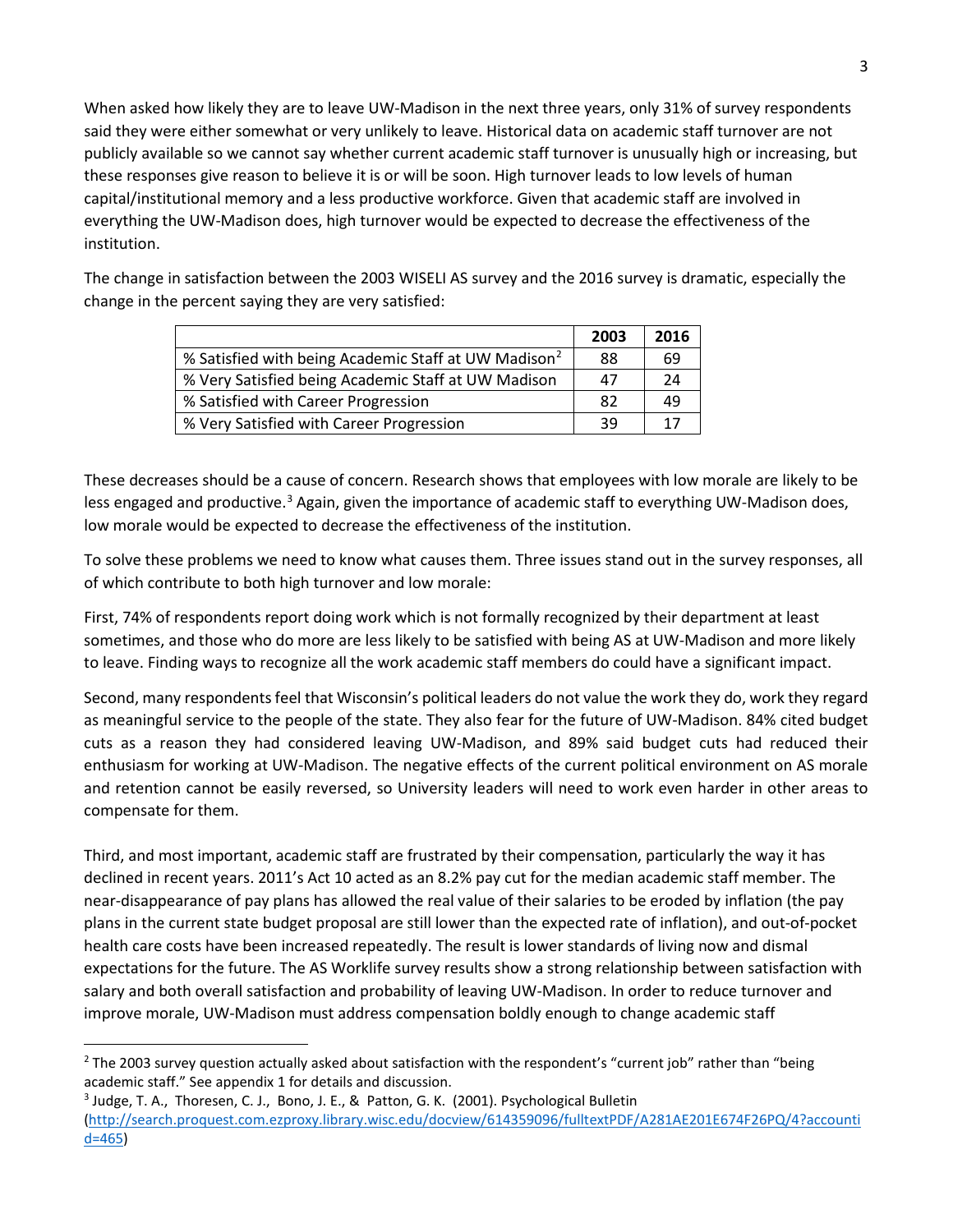expectations. In the absence of adequate regular state pay plans, addressing compensation boldly will probably require painful budget reallocations and layoffs to make money available for compensation, and some state leaders may oppose increasing faculty and staff compensation. However, it is critical if UW-Madison is to remain the world-class university the people of Wisconsin expect it to be.

#### High Turnover



University or employer about a position elsewhere.

One of the most troubling findings of the AS Worklife Survey is that only 31% of respondents said they are unlikely to leave UW-Madison in the next three years. This is broadly consistent with the 2014 Compensation and Economic Benefits Committee (CEBC) survey, in which just 30% of respondents said they were not thinking about leaving, and the 2012 Impact of the Budget Repair Bill (Act 10) survey, in which 43% of respondents said they were not considering leaving. Much attention has been paid to efforts by other universities to recruit UW-Madison faculty, but there is an effort to recruit UW-Madison academic staff as well: 44% of respondents said they have been contacted by another

Historical data on academic staff turnover are not publicly available, so we cannot say for sure whether actual academic staff turnover is unusually high or increasing. We might expect turnover to have increased after 2011, given how many of the issues that concerned the survey respondents either began or intensified with the election of Governor Walker; on the other hand, lingering effects of the Great Recession discouraged people from changing jobs until quite recently. However, unemployment is now low (especially in Dane County), most states are reinvesting in their public universities, and median income in the United States increased by 5.2% in 2015 while real total compensation for UW-Madison academic staff continues to decline, so leaving UW-Madison looks much more attractive than it did just a few years ago. Whatever the trend in academic staff turnover has been, it seems likely to get worse. What would be the effect on UW-Madison if the AS Worklife survey results correctly predict high levels of academic staff turnover in the future?

Any University depends heavily on the "human capital" of its faculty and staff: their knowledge, skill, and experience. Some of this capital is general and transferable; some is specific to UW-Madison and in practice can only be gained over time as a UW-Madison employee. For example, a newly hired lecturer will know what to cover in a Chemistry 101 class, but will probably need to learn how to use Canvas. The research and outreach missions of the University involve a higher proportion of specific human capital, which is lost every time an employee leaves UW-Madison. Or consider the sole administrator of a small department, who must learn how UW-Madison does budgets, payroll, HR, grant administration and the many other things required to make a department run—and there is no formal training available for

**"It is recognized that we lose many of our best employees because they need to leave in order to advance. This leaves departments with many poor to mediocre employees staying long term and good employees moving on. The lack of institutional knowledge left in a position is frustrating. Good employees often need to constantly reinvent the wheel."**

many of these subjects. Another form of human capital that can only accumulate over time is relationships with other members of the UW-Madison community. We imagine University leadership knows from personal experience the difference between working with a veteran academic staff member who knows how to get things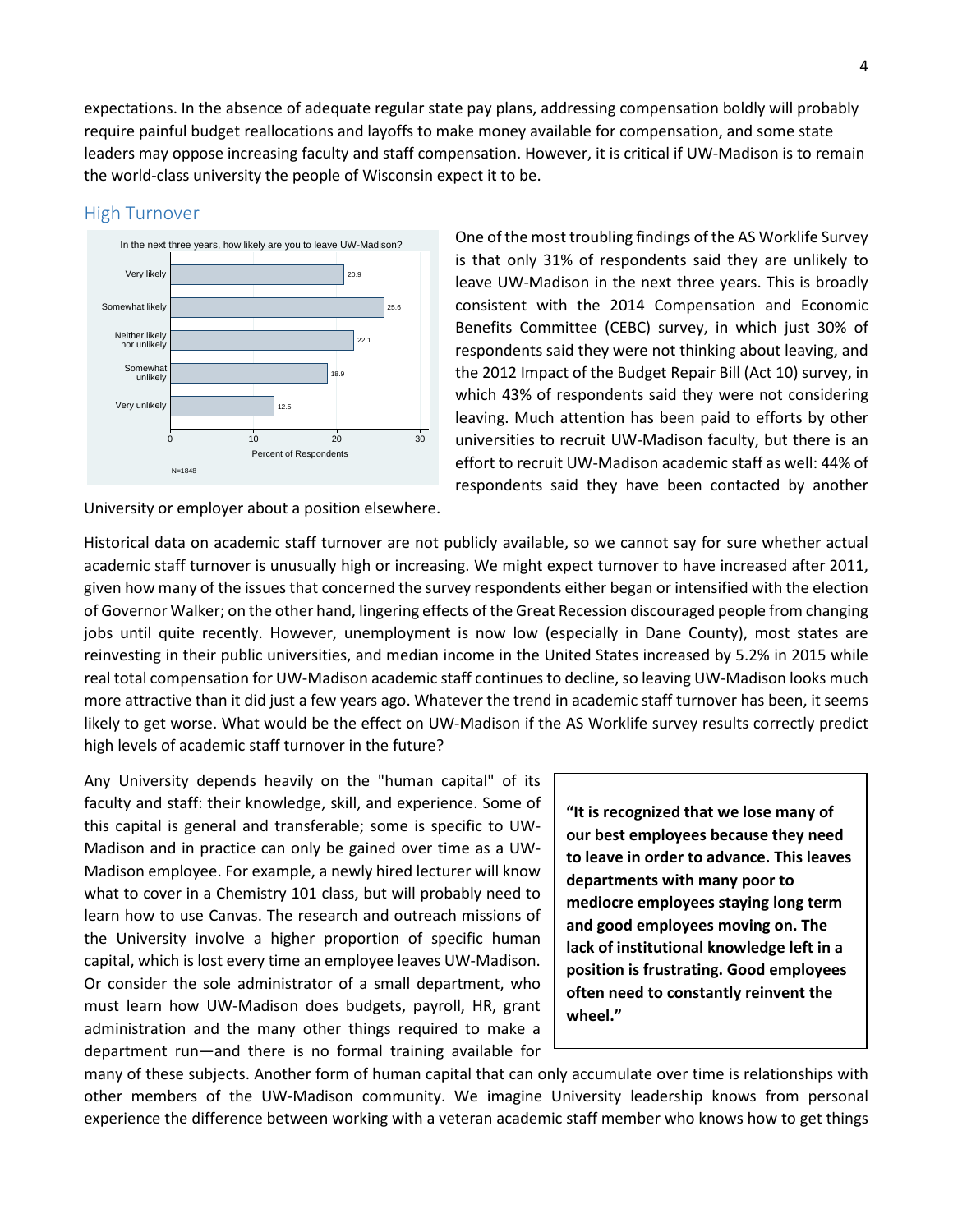**"I note that success has not brought me any financial benefit."**

**"I have so much of my life invested here that I can't really move - but it angers me that I am taken for granted just because I don't leave, as if that's the only way to show that we're serious."**

**"The institution has been particularly ineffective in explaining or demonstrating to the legislators and citizenry that the continuous (since I have been here) budget reductions have any negative impact….the institutional response has been 'we'll keep doing everything and more as well as we ever have', in effect admitting to waste and inefficiency….At the daily operational level, what gets sacrificed is the portion of time that people can work on improving and developing new tools and approaches."**

**"Most jobs in my unit are crammed chock-full of responsibilities beyond the capacity of a 40-hour position since we're always doing more with less and cuts at the university level are trickling down to put more of a burden on our employees."**

done at UW-Madison, and working with an academic staff member who is smart and well-intentioned but still figuring out his job. The AS Worklife survey suggests that if the University remains on its current course it will have fewer of the former and more of the latter.

Over time, increased levels of turnover will also change the nature of the academic staff population in other ways. Employees who can easily get another job elsewhere are more likely to leave, so we would expect those who leave to be, on average, more successful and productive than those who stay. We would also expect those who leave to be more willing to take risks and more comfortable with change. Ties to the state of Wisconsin or personal and family circumstances will keep some academic staff here regardless of other factors. But if the University remains on its current course we should expect the future academic staff to be, as a group, less productive and more resistant to change than the current academic staff.

The departure of academic staff can have a direct effect on research funding, given that academic staff principal investigators brought in over \$80 million in research grants in 2013-2014. However, academic staff are involved in every grant UW-Madison receives, from application to administration to getting results in the lab. If their quality decreases, we should expect UW-Madison's research ranking to continue to decline.

In recent years, academic staff attrition and keeping positions vacant has been one of the major tools the University used to both manage budget cuts and make resources available for compensation. This is problematic as a long-term strategy. Because staff cuts by attrition are not guided by a strategic plan, services are rarely cut and the remaining staff are often expected to spread the workload of the vacant position among themselves. Often it becomes "shadow work<sup>[4](#page-4-0)</sup>" for faculty or highly-trained staff who should be focused on their area of expertise. This is unsustainable. It is likely that the University will need to make further cuts in the future. Future cuts must be guided by the University's strategic plans and priorities, and staff cuts must be matched by corresponding service cuts.

<span id="page-4-0"></span> <sup>4</sup> See [https://www.insidehighered.com/news/2016/11/08/cornell-launches-effort-cut-administrative-red-tape-starting](https://www.insidehighered.com/news/2016/11/08/cornell-launches-effort-cut-administrative-red-tape-starting-shadow-work)[shadow-work](https://www.insidehighered.com/news/2016/11/08/cornell-launches-effort-cut-administrative-red-tape-starting-shadow-work)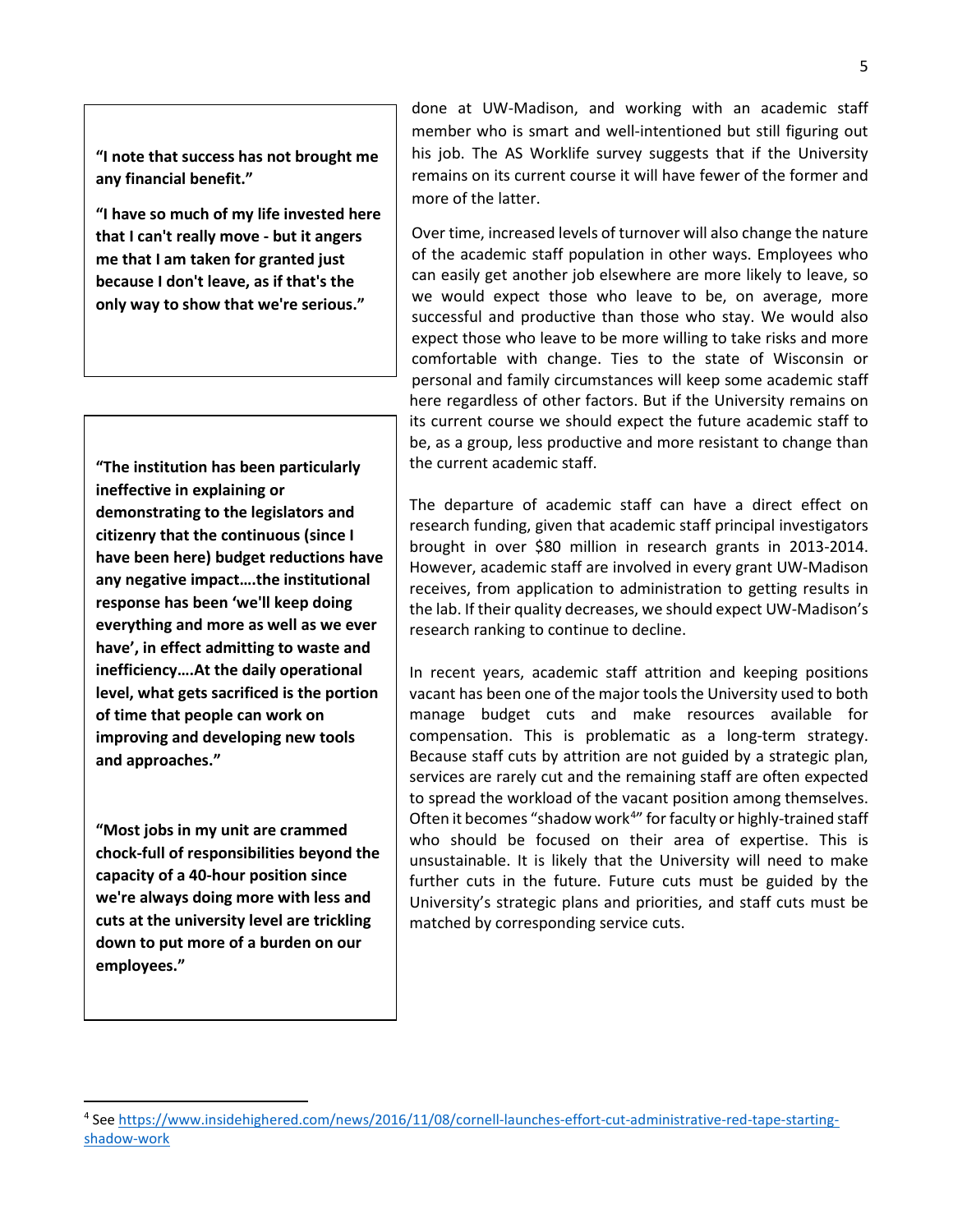Every time an academic staff member leaves it has an impact on her colleagues<sup>[5](#page-5-0)</sup>. Even if she is replaced, the replacement will need to learn the position, which can easily increase the workload of her colleagues for a year or more. In many groups, she will leave a hole in a tight-knit community. When asked what contributes to their satisfaction with working at UW-Madison many, many respondents mentioned the quality of their colleagues. Increased turnover will weaken this reason to stay, further increasing turnover, creating a vicious circle. These kinds of "network effects" can lead to rapid changes which are difficult to foresee or reverse. University leadership must be proactive about retaining academic staff, not reactive, or they may find it is too late to preserve the caliber of academic staff that helped make UW-Madison what it is.

**"I have had the amazing opportunity over the last 19 or so years to work with some of the most outstanding primary investigators, graduate students, and colleagues that has been my pleasure to get to know and build relationships with. My satisfaction with the UW-Madison is in the people. But, if the University isn't careful they are going to lose them and that, unfortunately has already started."**

#### Low Morale

The decline in morale at UW-Madison in recent years has been obvious, and the AS Worklife survey results confirm it:



<span id="page-5-0"></span> <sup>5</sup> The AS Worklife survey was probably trying to measure this when it asked how "Retention of valued colleagues" had "decreased or increased your enthusiasm for working at UW-Madison." When this question was originally written by WISELI for their faculty survey, they probably relied on faculty understanding it as referring to the University's extensive and largely successful effort to retain faculty. Since no similar effort was made for academic staff, it is unclear (as several respondents pointed out) whether it should be answered as a hypothetical question ("How would it affect your enthusiasm if your valued colleagues were retained?") or based on their unit's actual retention outcomes. We presume the 223 respondents who said "Retention of valued colleagues" *decreased* their enthusiasm for working at UW-Madison were actually describing the effect of *failing* to retain valued colleagues. Many more might have said the same if they hadn't interpreted the question as hypothetical.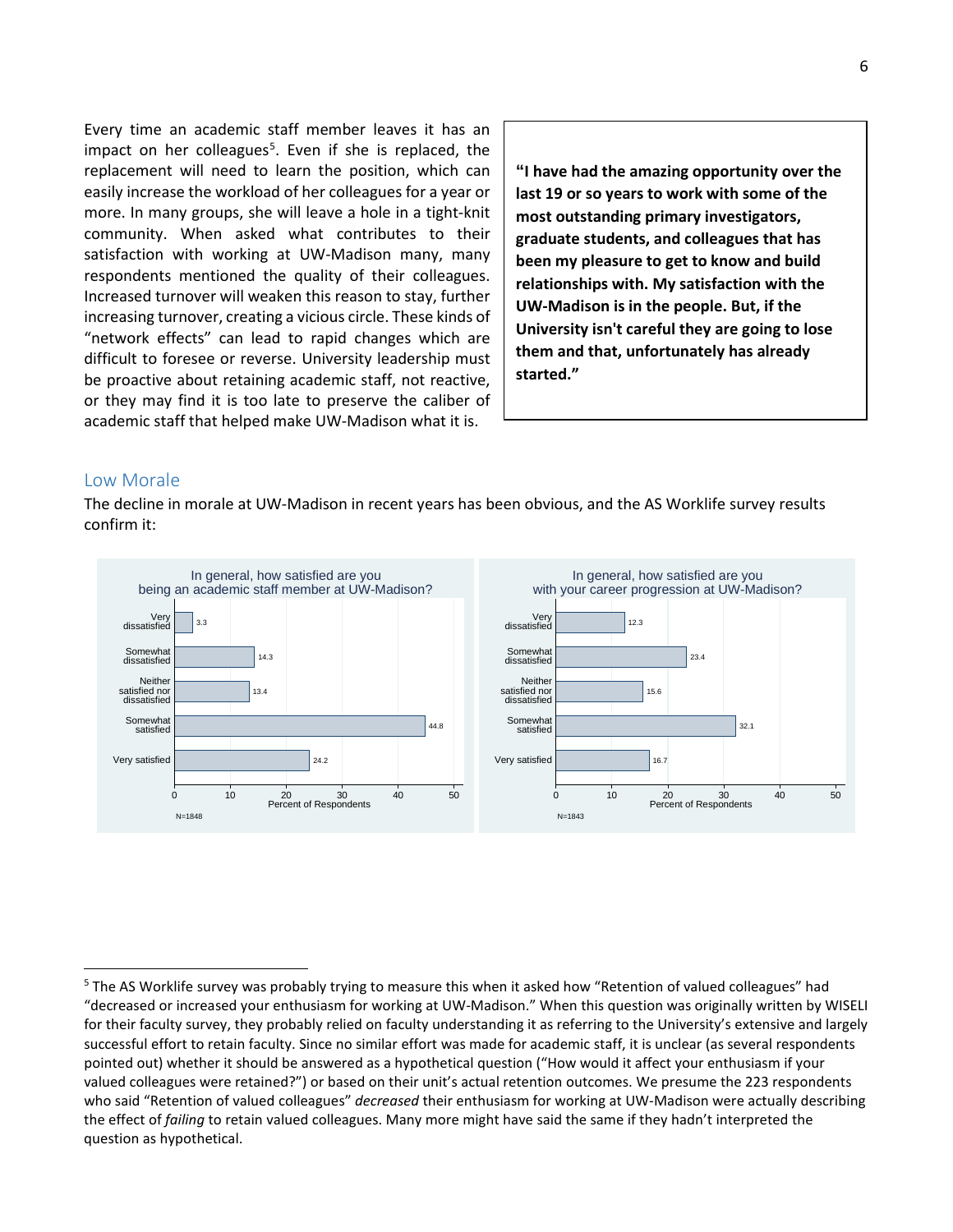|                                                                  | 2003 | 2016 |
|------------------------------------------------------------------|------|------|
| % Satisfied with being Academic Staff at UW Madison <sup>6</sup> | 88   | 69   |
| % Very Satisfied being Academic Staff at UW Madison              | 47   | 24   |
| % Satisfied with Career Progression                              | 82   | 49   |
| % Very Satisfied with Career Progression                         | 39   | 17   |

Judge, Thoresen, Bono, & Patton (2001)<sup>7</sup> find a significant correlation between job satisfaction and job performance, and that it is highest for scientists and engineers and those with high complexity jobs. In the private sector many employers go to great lengths to increase employee morale, especially in the tech sector (Google is a particularly dramatic example<sup>[8](#page-6-2)</sup>) where the work is very similar to what many academic staff do. These companies do this not out of altruism, but because they know it will help their business succeed. Improving the morale of academic staff will lead to higher productivity, greater engagement, and more creativity applied to the challenges facing UW-Madison and the state of Wisconsin.

Morale and retention are not qualities that leadership can manipulate directly. Rather, they must identify the causes of low morale and low retention and influence them. The AS Worklife Survey identifies many possible causes, but three stood out to the authors of this report:

- Unrecognized Work
- Political Environment
- **Compensation**

The rest of this report will discuss these issues, and what can (and cannot) be done in each area to improve AS morale and retention.

#### Unrecognized Work

**"I work beyond my hours, go above and beyond my job duties, volunteer for various committees, compensate for staffing inadequacies, and still feel completely unrecognized for all the work that I do."**

Nearly three-quarters of respondents to the Academic Staff Worklife survey indicated that they sometimes (35%), often (22%), or very often (17%) do work that is not formally recognized by their department or unit. These responses were largely the same for both men and women. Respondents who reported doing high levels of unrecognized work are more likely to say their workload is too heavy, less likely to say they are satisfied with being academic staff at UW-Madison, and more likely to leave UW-Madison. Respondents who said they do unrecognized work very often reported working an average of 7.8 hours more per week than those who said they never do unrecognized work.

<span id="page-6-0"></span><sup>&</sup>lt;sup>6</sup> The 2003 survey question actually asked about satisfaction with the respondent's "current job" rather than "being academic staff." See appendix 1 for details and discussion.

<span id="page-6-1"></span><sup>&</sup>lt;sup>7</sup> Judge, T. A., Thoresen, C. J., Bono, J. E., & Patton, G. K. (2001). Psychological Bulletin

[<sup>\(</sup>http://search.proquest.com.ezproxy.library.wisc.edu/docview/614359096/fulltextPDF/A281AE201E674F26PQ/4?accounti](http://search.proquest.com.ezproxy.library.wisc.edu/docview/614359096/fulltextPDF/A281AE201E674F26PQ/4?accountid=465) [d=465\)](http://search.proquest.com.ezproxy.library.wisc.edu/docview/614359096/fulltextPDF/A281AE201E674F26PQ/4?accountid=465)

<span id="page-6-2"></span><sup>8</sup> <http://www.nytimes.com/2013/03/16/business/at-google-a-place-to-work-and-play.html>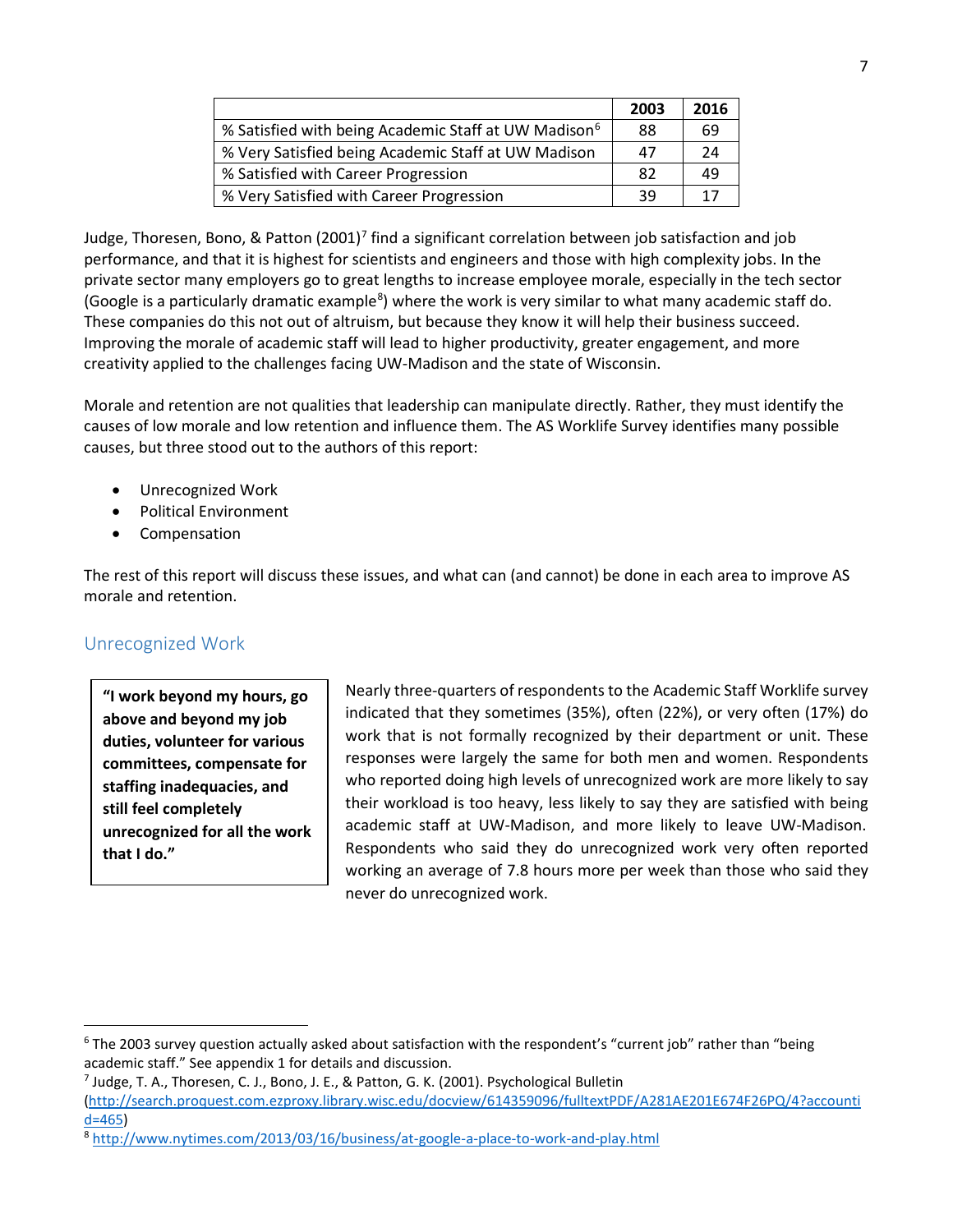



*Respondents who do more unrecognized work are more likely to say their workload is too heavy, less likely to say they are satisfied with being academic staff at UW-Madison, and more likely to leave UW-Madison.*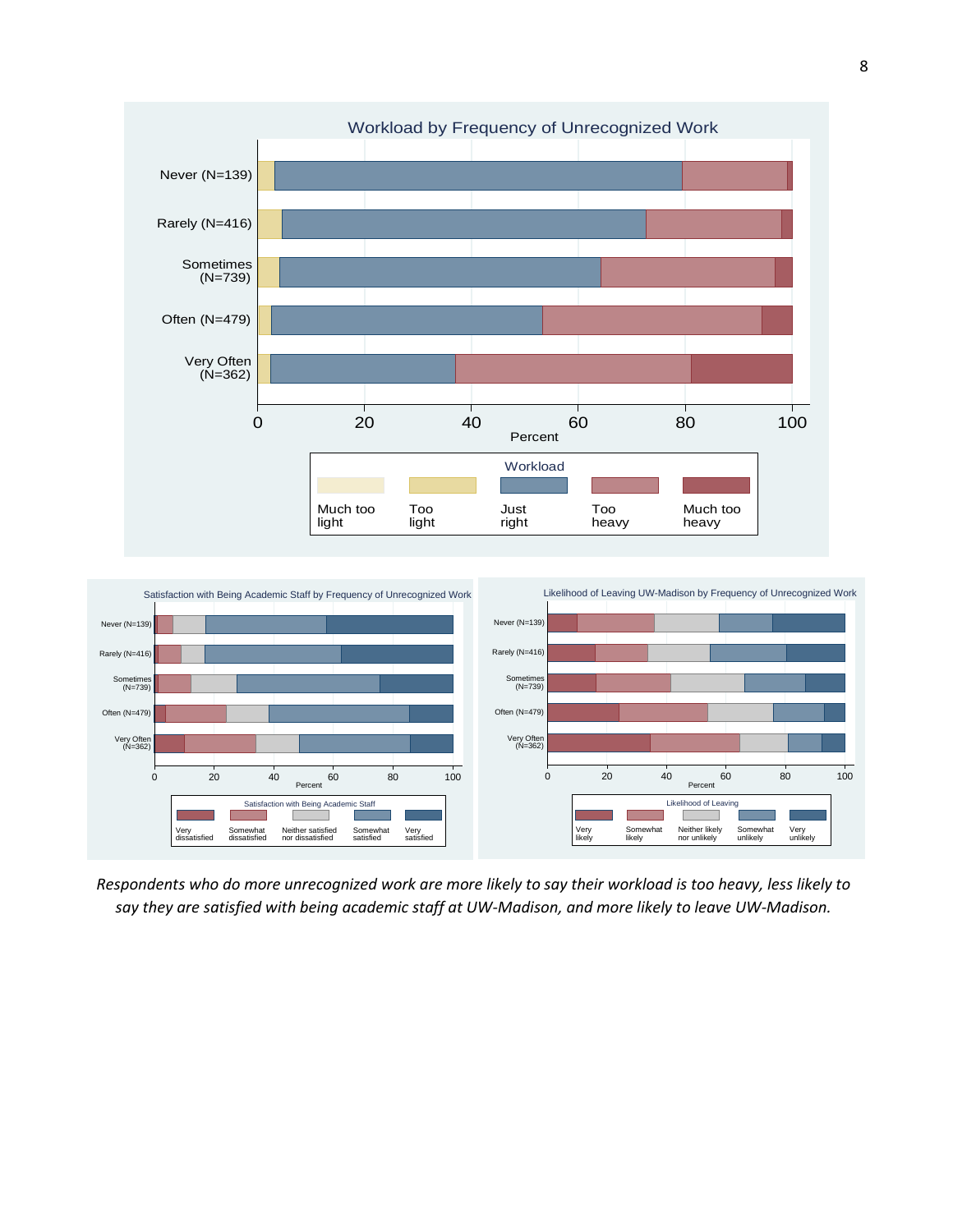**"In other words, people are asked to do more, but not recognized or rewarded in meaningful ways. There is high turnover and burnout/disconnect because of this, which reduces productivity and morale within the office."**

Formal and informal methods are available to recognize hard-working academic staff. Position descriptions can and should be updated with changes in job duties. Performance reviews and mid-year check-ins are a good time for supervisors and employees to discuss how position descriptions on file with Human Resources match the array of job duties an employee is performing and the proportion of time devoted to each. In some cases, a reclassification or a raise may be appropriate to recognize an increase in responsibility. Thank you cards, positive narrative reviews, letters to an employee's file, and recognition at a meeting or gathering are other ways to recognize outstanding performance or a temporary increase in duties when an updated position description is not warranted.

The way academic staff do what needs to be done whether their work is recognized or not demonstrates their commitment to the UW-Madison and its teaching, research and outreach missions. Recognizing that work will go far in improving morale and reducing turnover.

#### Political Environment

*Q: What contributes to your satisfaction with working at UW-Madison?*

**"Pride in the Wisconsin Idea, and the impact of the work performed here."**

**"I truly believe in the mission of UW and the Wisconsin Idea."**

**"My satisfaction comes from working with students and seeing their growth."**

*"***I get to support and manage the entire department's research portfolio, which will hopefully benefit the patients our clinicians treat, the people of Wisconsin, and the public at large. Without the sense of feeling like you contribute to this mission…I probably would not be working at UW, in academia or at a public institution."**

The AS Worklife Survey did not ask about politics, but it came up over and over again in responses to the open-ended questions. Respondents described both the negative effects the current political environment has had on them personally and their fears for the future of UW-Madison.

Many AS find deep meaning in the work they do and describe

#### *Q: What contributes to your satisfaction with working at UW-Madison?*

**"When I am recognized as a contributing member of my department and of the campus as a whole."**

**"I am challenged by my work. I feel appreciated by my superior and colleagues."**

it as service to the people of the state. That satisfaction may be a primary reason they choose to work at a university rather than making more money in the private sector. However, many respondents do not believe that the majority of the elected state representatives respect or value the work they do for the people of the state. While the rhetoric around state employees has died down since Act 10, repeated state government actions in regards to the budget and policy issues has reinforced this belief (see examples in Appendix 2). This perceived lack of respect undermines both their morale and their desire to work at UW-Madison.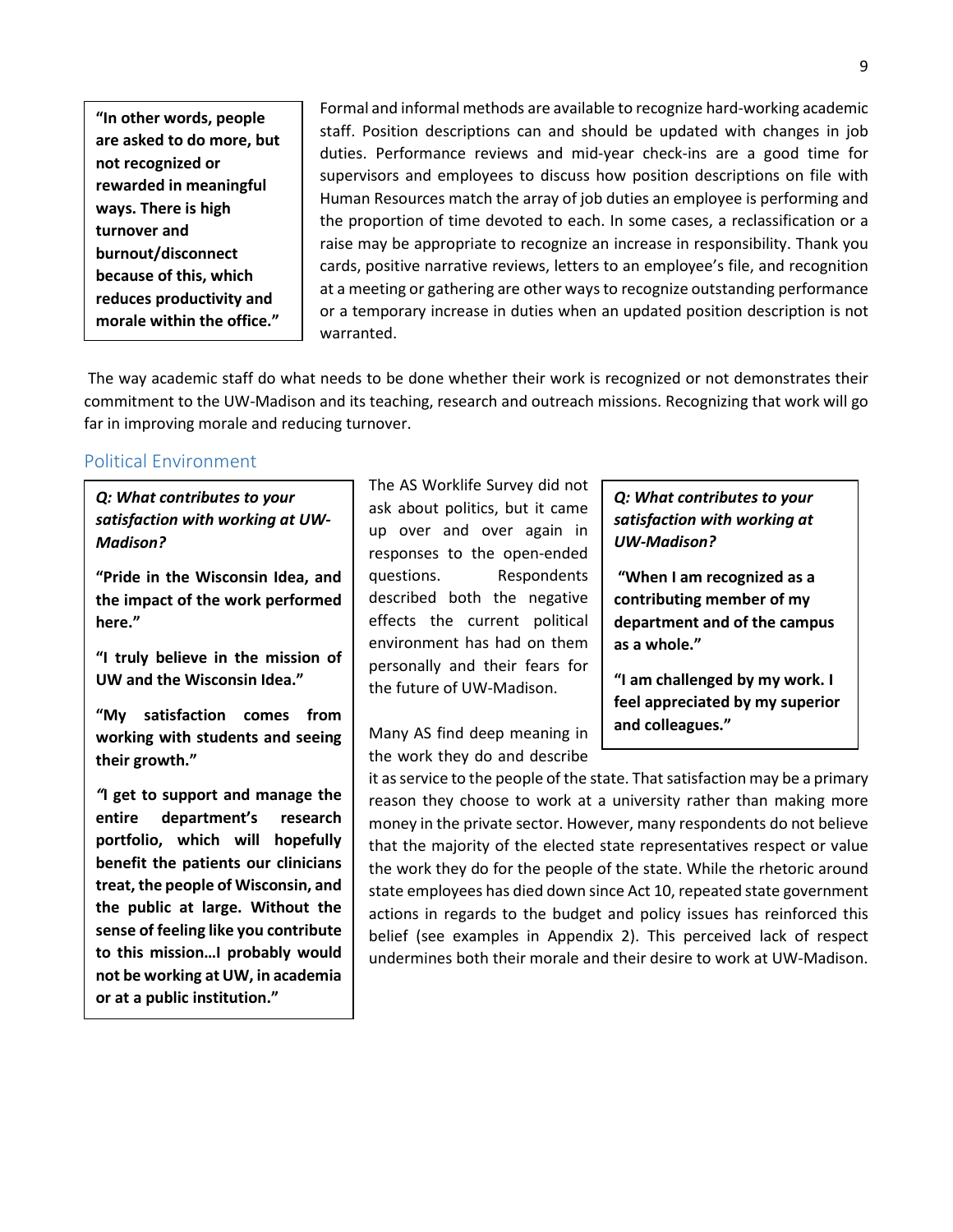*Q: What detracts from your satisfaction with working at UW-Madison?*

**"Threats to the future of the university, including reduced funding from the state, reduced tenure protection and a hostile climate toward higher education and research within the state government."**

**"Concern about the future of the institution"**

**"Feeling that UW-Madison is deteriorating in quality because of budget cuts, attitudes of legislature, governor (attempt to change university's mission), changes in tenure policy."**

This perception has been reinforced by repeated cuts to state support for the UW System and the weakening of tenure policies. Many survey respondents expressed fear for the future of UW-Madison. 84% of respondents cited budget cuts as a reason they had considered leaving UW-Madison, and 89% said budget cuts had reduced their enthusiasm for working at UW-Madison. 63% said recent changes in tenure policies had reduced their enthusiasm, even though AS do not receive tenure and, in fact, strong faculty tenure protections ensure it is staff that are laid off when budgets are cut.

The AS Worklife Survey was completed before the 2016 presidential election, but there is no doubt that its outcome created even more fear for the future among many AS. There is concern that federal research funding may be reduced, and

that research in politically sensitive areas could be censored or defunded entirely. AS in all areas fear that the new administration does not share the values espoused by UW-Madison. These fears may have less of an impact on retention because they apply to the entire country, but they certainly affect morale.

In the short-to-medium term, it is unlikely University leaders can substantially change the effect of politics on AS morale and retention. They'll need to work even harder in other areas to offset those effects.

#### *Q: What detracts from your satisfaction with working at UW-Madison?*

**"The targeting of state and university employees by politicians—their complete disrespect for the work that we do"**

**"I also feel completely demoralized much of the time by how underappreciated UW and State of Wisconsin employees are in general by our legislature, Board of Regents and Governor."**

**"I feel disrespected by the Regents, the legislature, and the governor."**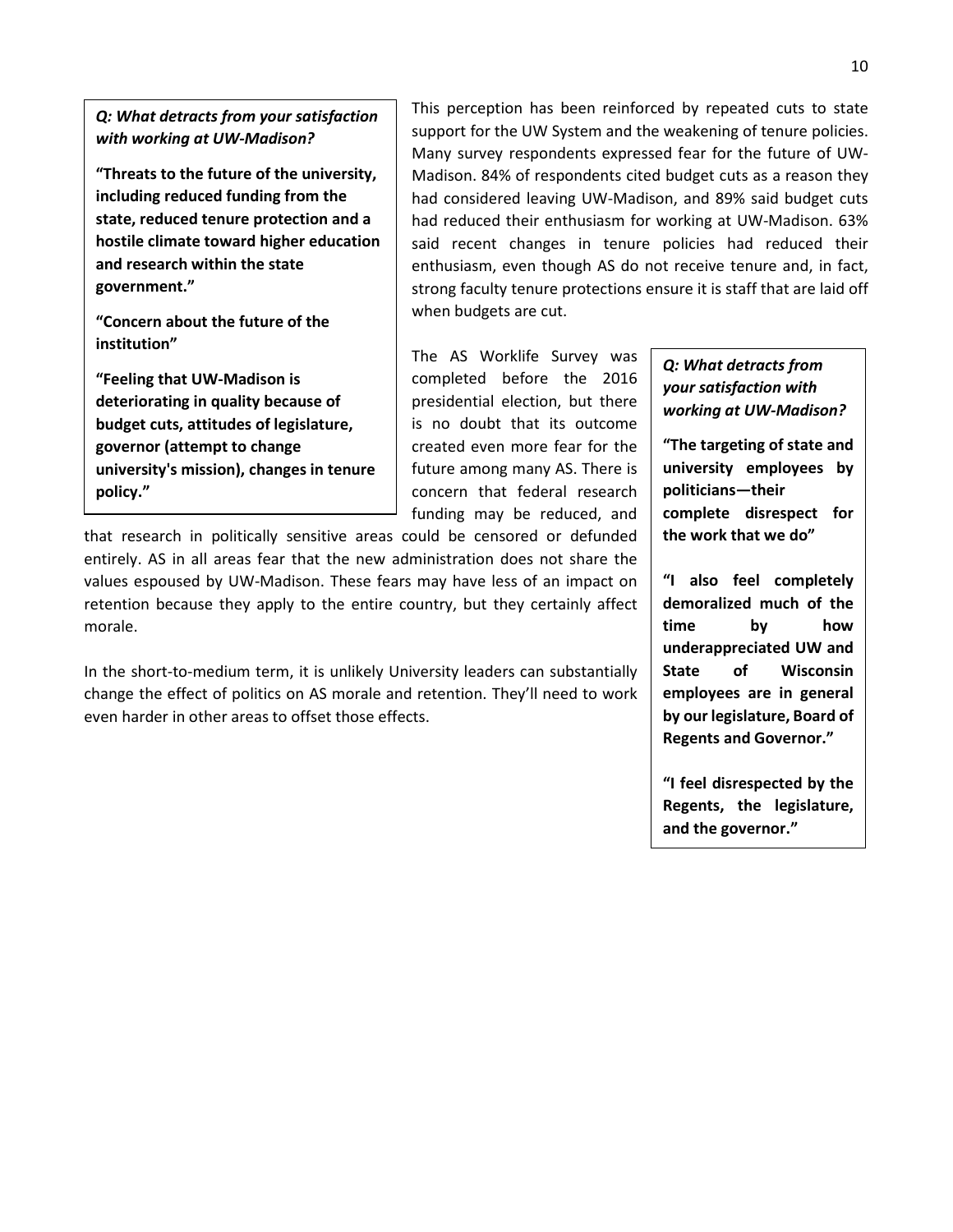#### Compensation

*Q: What detracts from your satisfaction with working at UW-Madison?*

**"Year after year of decreased benefits equating to salary loss. No cost of living increases, no raises."**

**"Pay and benefits - costs keep going up for health care and parking however, salary doesn't go up so I am therefore making much less than a few years ago."**

**"Uncompetitive and stagnating salaries and the slow shift of benefit responsibilities from employer to employee…. I have witnessed over 15 years a steady decline in competitiveness for top talent in all positions in which the UW hires. As this institution has ceased to give even steady but fair cost of living salary increases and benefits move toward private sector equivalents the ONLY thing that is competitive is working climate."**

#### **"SALARY, SALARY, SALARY"**

**"My pay has mostly remained stagnant for 8 years…our benefits have [decreased] in the time I have worked here…there does not appear to be any hope on the horizon."**

We did not attempt to formally categorize the nearly 1,400 responses (many thoughtful and lengthy) to the question "What detracts from your satisfaction with working at UW-Madison?" but it is very clear that compensation is the top concern of the academic staff. This is consistent with the 2014 CEBC survey, in which 80% of respondents rated compensation as either "Very Important" or "Extremely Important." However, their current level of compensation is mentioned less often than the fact that it has decreased in the recent past, and respondents clearly expect that it will continue to decrease in the future. Behavioral economists have found that most people are very sensitive to losses<sup>[9](#page-10-0)</sup>, so we believe the issues of academic staff retention and morale cannot be addressed without giving staff good reason to believe their real total compensation will be at least stable in the future. Unfortunately, their current expectations are well-grounded in recent history and decisive action will be required to change them.

> *"We can no longer live in a society where the public employees are the haves and taxpayers who foot the bills are the have-nots" (Governor-Elect Scott Walker, 2010)*

One of Governor Walker's first initiatives upon taking office in 2011 was Act 10, which included benefit cuts that reduced the take-home pay of the median academic staff member with family insurance by 8.2%. This prompted a spike in academic staff turnover and sharp drop in morale. However, state policy has been reducing academic staff compensation since 2003 and shows no sign of stopping.

Before 2003, state budgets almost always included "pay plans" (small percentage-based pay increases for almost all employees) which over the long run compensated for inflation. These became

smaller and irregular after 2003, and all but disappeared after 2009. The cumulative gap between inflation and pay plans since 2003 will be roughly 15.1% at the end of FY 2017, with 10.3% of that coming since 2009. (See Appendix 3 for a full history of pay plans and inflation.) The result is lower real wages and standards of living for academic staff.

<span id="page-10-0"></span> <sup>9</sup> Kahneman, D., & Tversky, A. (1979). Prospect theory: An analysis of decision under risk. Econometrica, 47, 263-291. "A salient feature of attitudes to changes in welfare is that losses loom larger than gains. The aggravation that one experiences in losing a sum of money appears to be greater than the pleasure associated with gaining the same amount."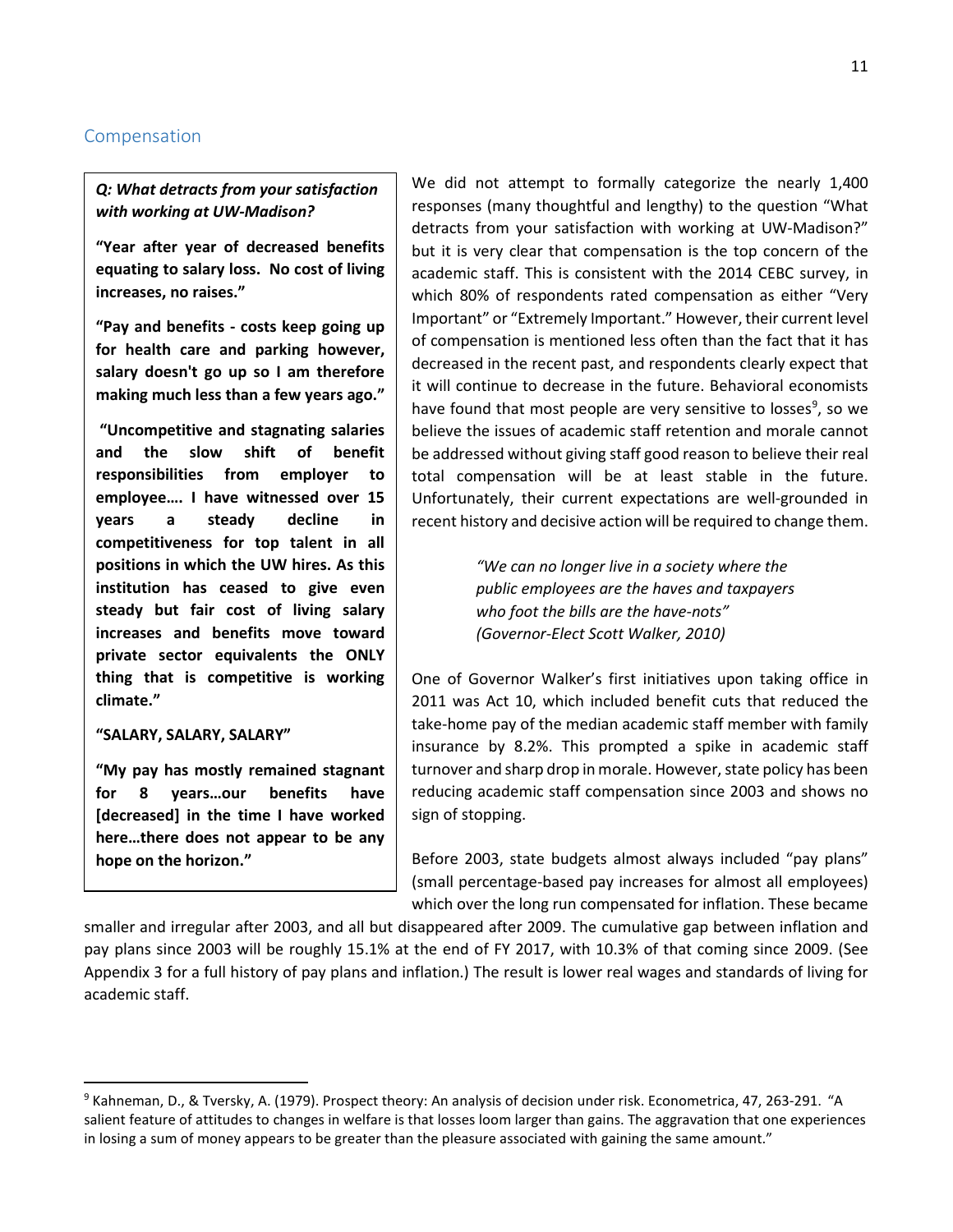Governor Walker's proposed FY 2018-2019 budget would provide no pay plan in FY 2018, a 2% pay plan in FY 2019 that takes effect three months into the fiscal year (September 30, 2018), and what is essentially a 2% pay plan for FY 2020 (it takes effect May 26, 2019, one month before the start of FY 2020). All of this is contingent on the legislature approving a change to self-insurance for state employee health insurance. Meanwhile, inflation is forecast to be about 2.3% annually for all three years<sup>10</sup>, so real compensation would continue to decrease even in the years that have pay plans. If this proposal is approved and no additional pay plan is provided in FY 2020, then by the end of FY 2020 the gap between pay plans and inflation since 2003 will have grown to about 17.5%. By many measures this is the best pay plan Governor Walker has ever proposed, and represents a plausible upper bound on what can be expected in the future. However, it represents yet another substantial decrease in real compensation.



*The graph on the right shows how the inflation-adjusted salary would change over time for a hypothetical employee who started working at UW-Madison in 1974 (when the UW System was created) but never got any raises outside of state-sponsored pay plans would change over time. Real employees do get other raises, but often not very many over the course of their career, so their inflation-adjusted salaries track this line fairly closely. See Appendix 3 for details and examples.*

Nor was Act 10 the end of benefit cuts. In FY 2012, state employees began paying a share of their health care costs via co-insurance, and in FY 2016 a large deductible was added to the state's health insurance plan. These benefit cuts decrease the total compensation and standard of living of academic staff. (Note that many respondents attribute all of the decline in their real compensation to benefit cuts even though much of it is due to inflation.) It is widely perceived that state employees once accepted lower pay than they could get in the private sector in exchange for much better benefits, but now the benefits are only marginally better than the private sector and the pay even lower.

<span id="page-11-0"></span>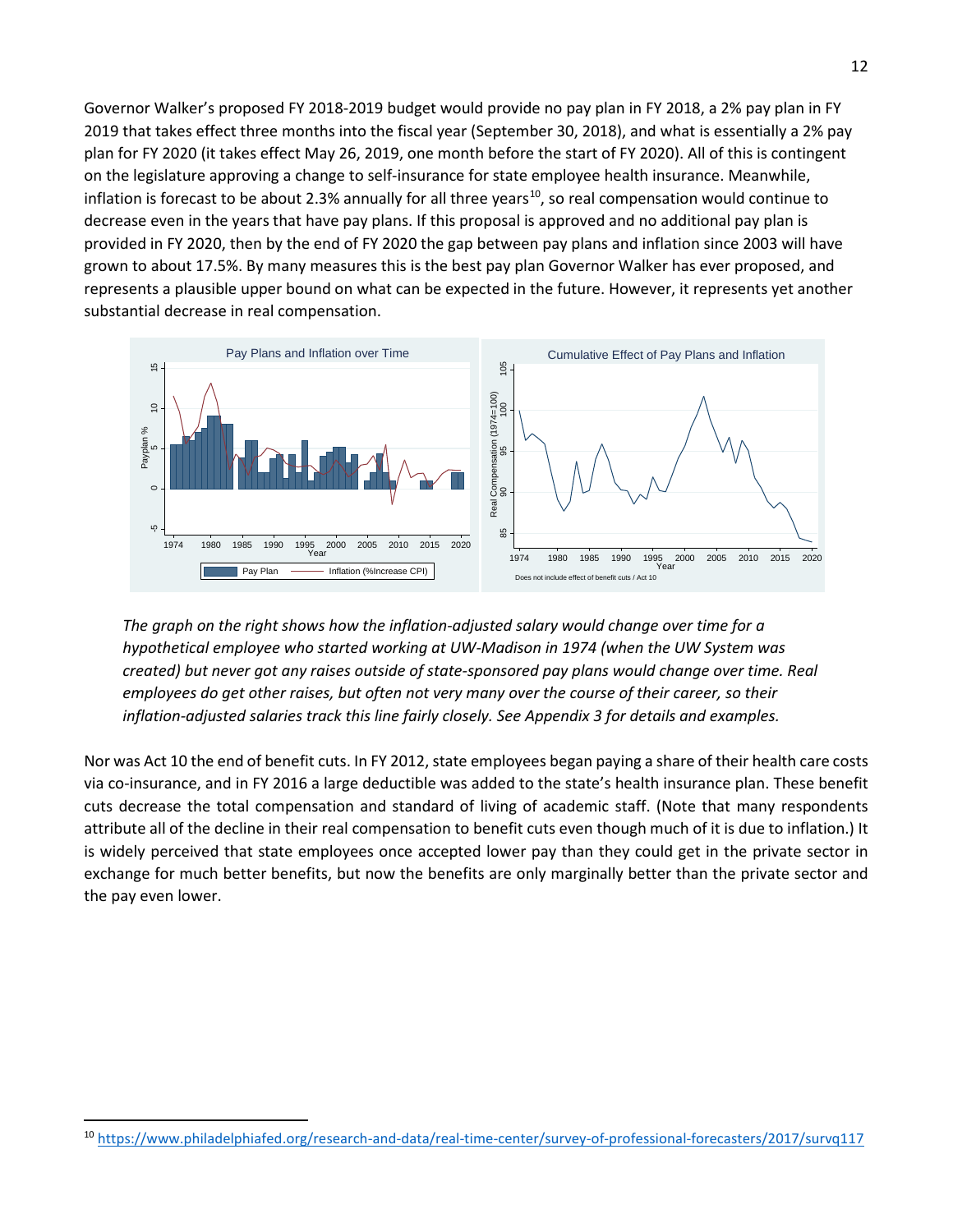The increasing cost of parking is frequently mentioned alongside stagnant wages and benefit cuts, but parking costs are set by the University, not state government. In the minds of some respondents, increasing parking costs make the University an active participant along with state government in reducing their standard of living.

At this point we'd ideally present the median academic staff salary less health care and parking costs, and compare it to historical levels as well as current levels at other universities and relevant employers. Unfortunately, such data are simply not available. The information on faculty compensation in the UW-Madison Data Digest plays an important role in every discussion of faculty

#### *Q: What detracts from your satisfaction with working at UW-Madison?*

**"Parking! It's SO expensive and only getting worse. Soon only faculty will be able to afford it."**

**"UW's lack of consideration for lesswell-compensated employees, who pay the same for parking as the highest paid faculty…. In light of all these hardships, the latest parking-rate increase is cruel and depressing."**

compensation, and similar data are badly needed for academic staff. Collecting and publishing such data, and creating a process for updating it in the future, should be a major task of the upcoming Titling and Total Compensation Study.

**"I hear all this talk about Academic Staff Retention and how we are going to start to see merit based raises, and increase pay to industry standards, but have yet to see it in practice."**

The University has taken some steps to increase academic staff compensation, including Critical Compensation Funds (CCF) in FY 2013 and 2014, and, Discretionary Compensation Funds (DCF) in FY 2016 and 2017. Although one respondent mentioned CCF as a factor that increased their satisfaction with working at UW-Madison (while one said seeing their CCF pay increase cancelled

out by benefit cuts decreased their satisfaction), the AS Worklife survey suggests that CCF and DCF have not changed the general perception that compensation is stagnant or declining. Factors that most likely contribute to this include:

- Campus leadership has not framed these plans as part of a long-term strategy or commitment.
- They provided relatively small amounts of money. $^{11}$  $^{11}$  $^{11}$
- They only paid for raises for staff on fund 101. CCF included a requirement that staff not on fund 101 be given similar raises, but DCF has not.
- They gave raises to a minority of the academic staff, one third or less each year, and were often used to give the same people raises year after year.

State statutes do not give UW-Madison leadership authority to implement a broad-based pay plan, so annual compensation exercises that give raises to some employees and not others are probably unavoidable. Such an exercise can still improve

**"As a supervisor, I feel like I have nothing left in my toolbox to motivate my staff."**

expectations for all employees, but only if employees are confident that the exercise will be repeated consistently and their turn to get a raise will come regularly. That is not currently the case. Supervisors play a role in forming expectations by communicating to individual employees what they can expect in the future, but they cannot do so effectively without some certainty about future compensation plans. Some supervisors still prefer to avoid the

<span id="page-12-0"></span> $11$  CCF was just sufficient (combined with the small pay plan in FY 2014) to stabilize the total academic staff payroll against inflation in the years it took place, but not against prior inflation or benefit cuts. DCF has not been sufficient to offset inflation.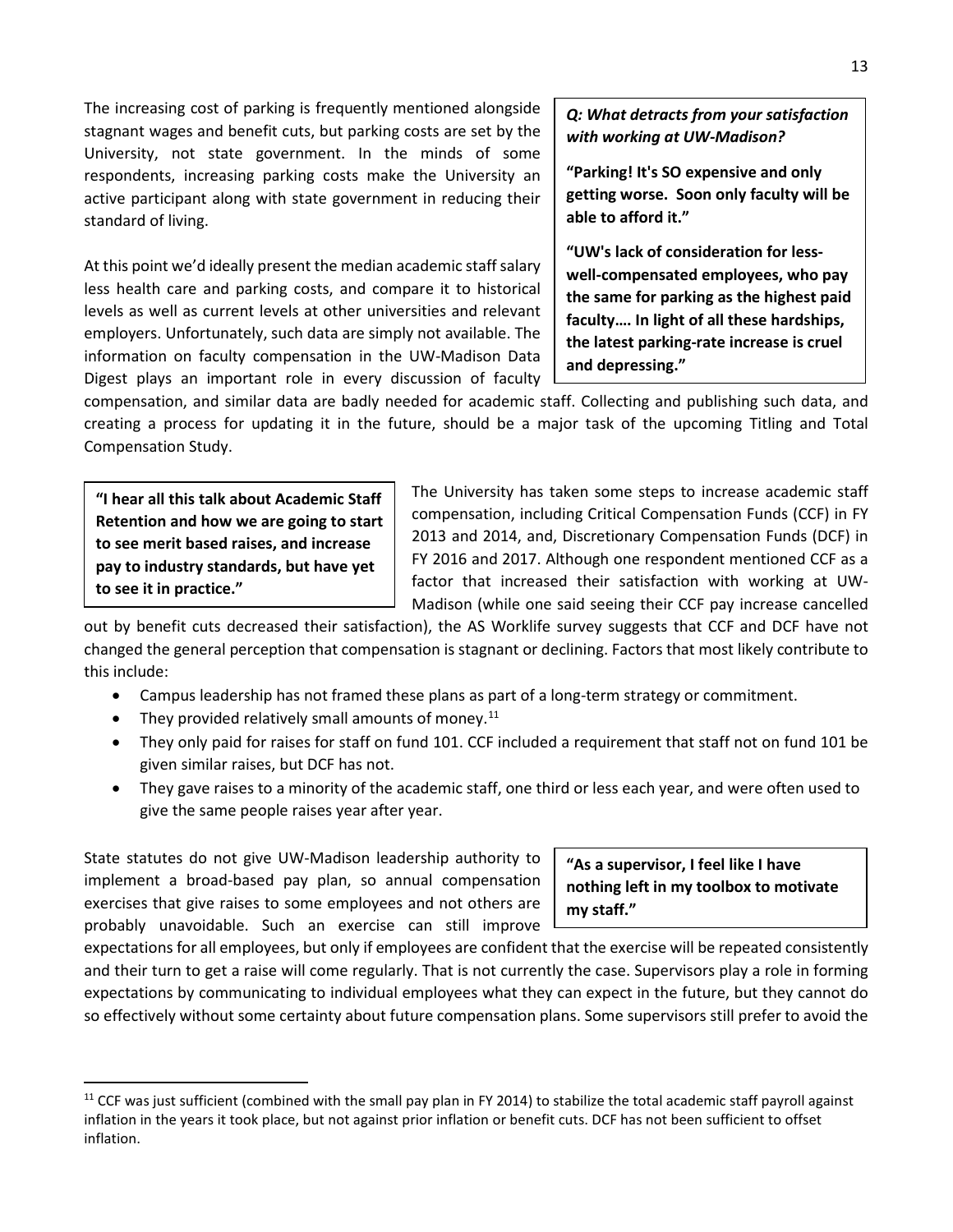topic of compensation entirely, which is no longer an option in a world where across-the-board pay plans have been replaced by compensation plans that are driven by supervisor decisions.

**"I think it's great that some faculty have been incentivized to stay here, but it creates more discrepancies between the haves and have nots; not everyone is being rewarded for staying. I get a free scoop of ice cream once a year instead!"**

The University's well-publicized efforts to retain faculty have created mixed feelings. All academic staff recognize the importance of the faculty. However, it would be superhuman for academic staff not to feel a measure of resentment as they watch the University spend millions to retain faculty, who are already paid much more than they are, while academic staff compensation continues to decrease. According to the WISELI survey, faculty satisfaction with their salaries actually increased from 2012 to 2016, so if similar efforts are made for academic staff we would expect similar results.

The results of this history can be seen in the AS Worklife survey questions about satisfaction with salary and benefits. 53% of respondents were are at least somewhat dissatisfied with their salary compared to 38% who were at least somewhat satisfied. For benefits, 27% were at least somewhat dissatisfied compared to 63% who were at least somewhat satisfied. This suggests many academic staff are aware their benefits are still better than most, just not as good as they once were.



Satisfaction with salary is very strongly related to satisfaction with being an academic staff member at UW-Madison and strongly related to probability of leaving UW-Madison in the next three years (along with many other outcomes of interest). 95% of those who are very satisfied with their salary are at least somewhat satisfied with being an academic staff member at UW-Madison, compared to 35% of those who are very dissatisfied with their salary. 70% of those who are very dissatisfied with their salary say they are at least somewhat likely to leave UW-Madison in the next three years, compared to 34% of those who are very satisfied with their salary. This is consistent with the 2014 CEBC survey, in which 80% of respondents said compensation was either "Very Important" or "Extremely Important" to them.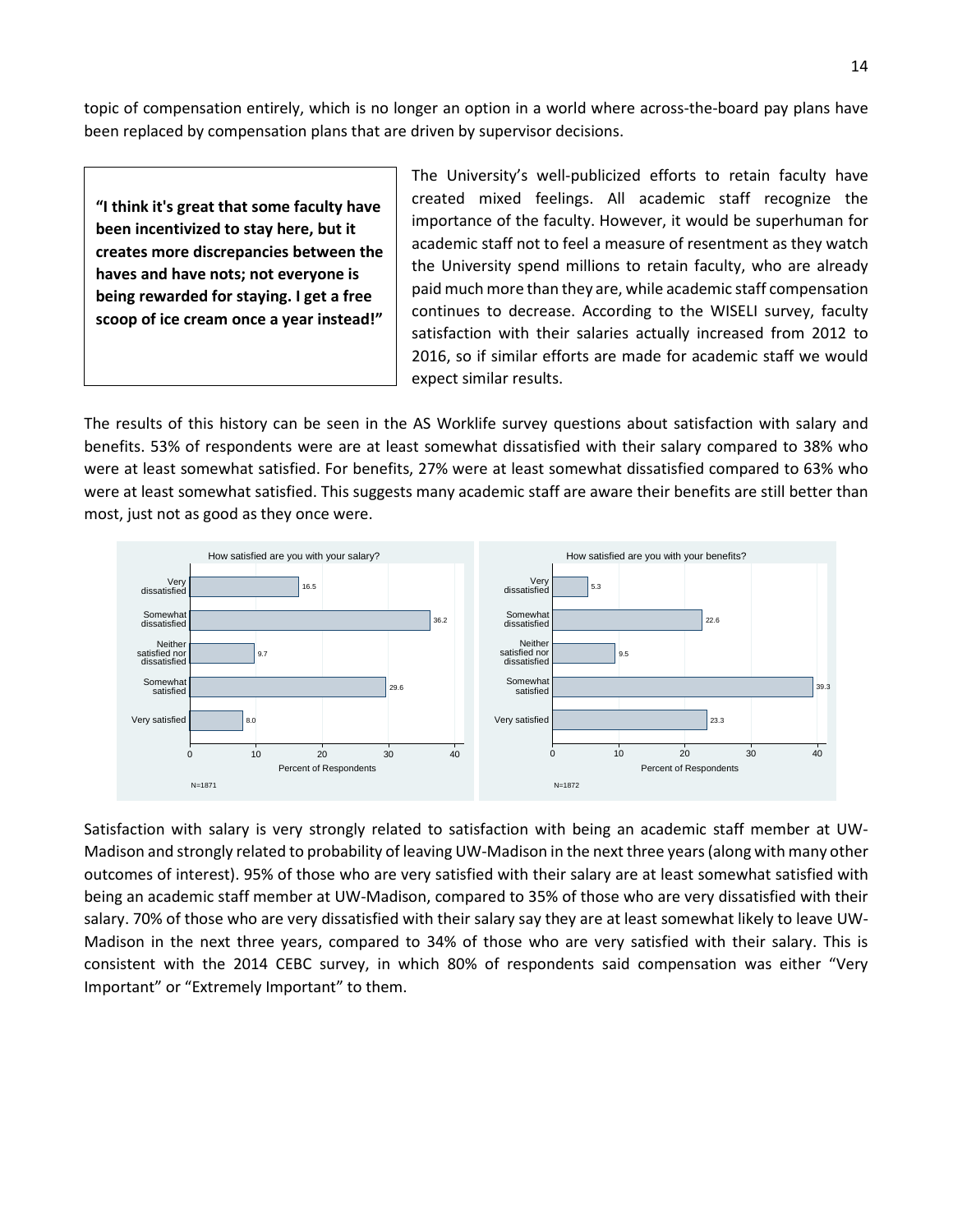

*Respondents who are dissatisfied with their salary are much more likely to be dissatisfied with being academic staff at UW-Madison and more likely to leave.*

Given the strength of these relationships, the University cannot expect to address academic staff retention or academic staff morale without addressing academic staff compensation. In the long run, UW-Madison simply must provide continuous competitive compensation. *In the short run, a necessary first step will be to stabilize real total compensation at its current level.* Stabilizing real total compensation means providing regular salary increases that offset inflation over the long run and additional salary increases to offset any future benefit cuts. This would avoid triggering the strong negative emotions that losses create. Annual cost of living adjustments are probably not an option because the University does not have legal authority to provide across-the-board pay plans, but there are other ways of accomplishing the same goal.

A strategy of improving morale and retention by creating an expectation that real total compensation will be stable in the future requires three elements:

First, *money*. We understand that a 1% pay increase for all academic staff costs just over \$4.2 million, with \$1.4 million coming from fund 101 and the rest from research grants and other sources. If we assume 2.3% annual inflation and no further benefit cuts, that means roughly \$3.2 million in fund 101 money and \$6.4 million in other funds must be invested in academic staff compensation each year to stabilize it. Similar amounts will be needed for University staff and faculty. Under normal circumstances, tuition revenue, state support, and other funding would also be expected to grow at roughly the rate of inflation so it all balances out, but this has not been the case for some time.

Second, *mechanisms for raising compensation*. The report *Key Issues for the Upcoming Titling and Compensation Study[12](#page-14-0)* suggests several mechanisms that would do the job and are consistent with UW-Madison's current statutory authority.

Third, *credible communication of the strategy*. If the goal is to change expectations, communication is as important as the strategy itself. The credibility challenge is that everyone knows finding the money needed to stabilize compensation will be difficult, even painful. Thus the strategy must include at least a rough answer to the question "Where will the money come from?"

<span id="page-14-0"></span> <sup>12</sup> <https://kb.wisc.edu/images/group171/63705/597A-AdHocCommitteeonTitlingandCompensationReport.pdf>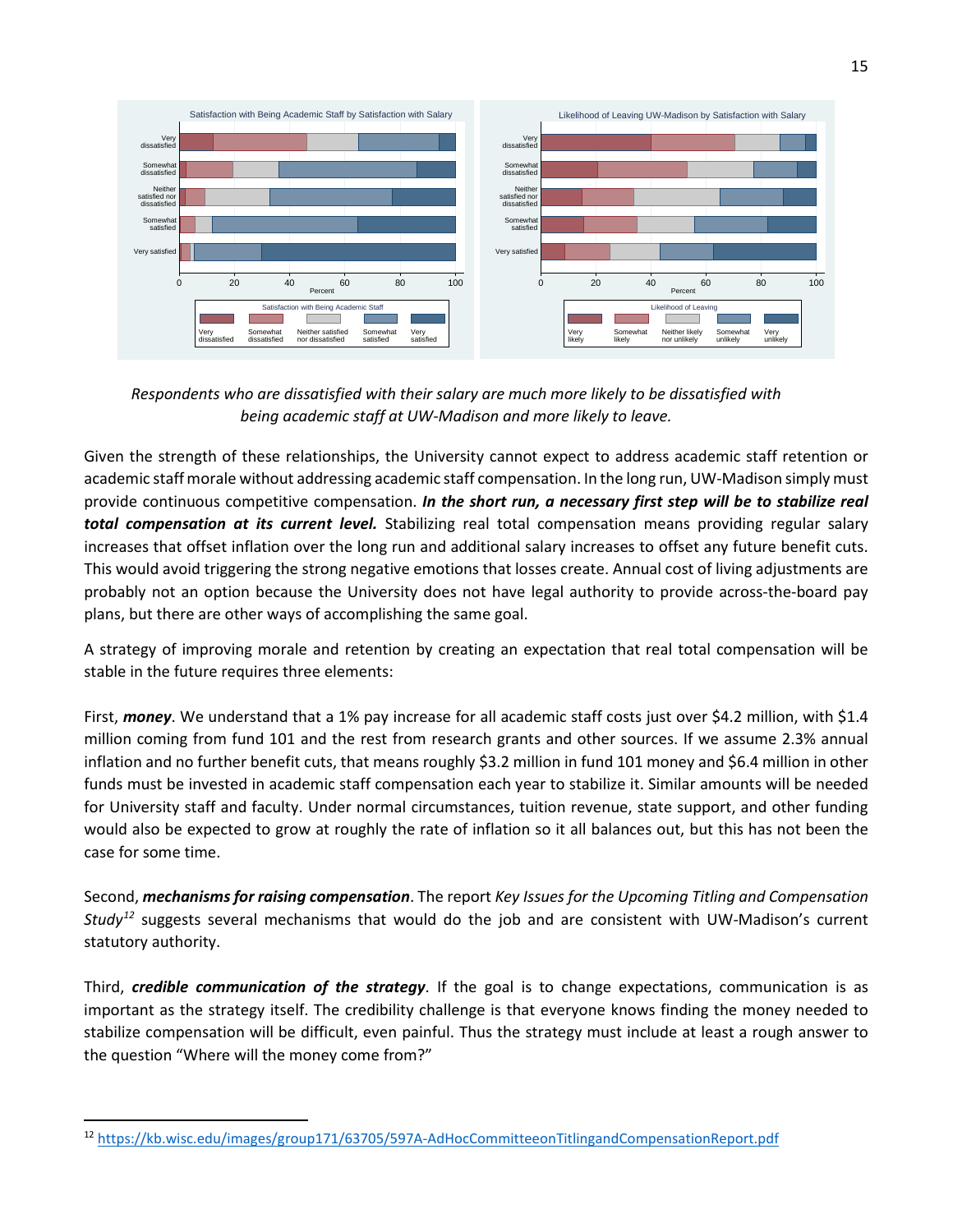If the pay plans in Governor Walker's proposed budget are approved they will provide some of the answer, starting in September 2018. However, they are not enough to stabilize compensation against inflation even after they take effect, and are a mixed signal at best about future pay plans.

Increased revenue, increased philanthropy, and (relatively) painless "efficiencies" will hopefully be another part of the answer, but they are too uncertain to be the entire plan. On the other hand, academic staff are heavily involved in many projects for increasing revenue, so it would be logical to invest some of that revenue in the academic staff.

What University leadership can do with certainty is cut programs and services to make money available to stabilize compensation. Given that research money cannot be used for other purposes, the cuts will fall heavily on everything else the University does. These cuts will involve layoffs; most of the savings will come from the layoffs. A promise to make cuts as needed will be most credible if it recognizes that the cuts will be painful and unpopular, but ties them to University leadership's strategy for the future of the University. We believe academic staff would be open to a message that if the University's real revenue continues to decline something has to give, and leadership would rather reduce the size and scope of the University than its quality. From a workforce perspective, the tradeoff is providing good jobs to a slightly smaller number of employees versus providing mediocre jobs to all of the University's current employees and watching the quality of the employees come to match the quality of the jobs provided.

Two objections could be raised to the idea of University leadership creating and announcing a long-term compensation plan. One is that the University can only give raises based on performance, equity, retention, and market. While true, we do not believe this is an obstacle. Given recent history, there is no question that most academic staff are below market and thus eligible for a raise: if someone's real compensation has decreased, then either they were above market before or they are below market now. We are confident that the upcoming Titling and Total Compensation Study will confirm that the vast majority of academic staff are eligible for raises based on market factors, however we can't afford to wait until the study results are available.

The second objection to a long-term compensation plan is that if the University states that it will use its resources to stabilize employee compensation, state government will conclude it no longer needs to fund pay plans. But *state government has not been funding adequate pay plans anyway*. Governor Walker has been quite open about his desire to reduce the compensation of state employees, and his latest budget proposal indicates he still does not believe it has fallen to an appropriate level. More broadly, if the survey respondents are correct that many state leaders do not value UW-Madison's status as a world-class university, we cannot rely on them to provide the compensation needed to preserve it. If compensation is to be stabilized—and the future quality of the University depends on it—it must be done by University leadership.

#### Conclusion

In order to maintain its world-class status in these challenging times, UW-Madison needs the best efforts of all its employees, not just its leadership and faculty. It needs the world-class staff that helped make it what it is today to be enthusiastic, engaged, creative, and most of all *still at UW-Madison* despite the political climate and all the other challenges UW-Madison faces. University leadership can make a real difference by finding ways to recognize all the work academic staff do, and by first stabilizing their compensation and then working to return it to competitive levels. Changing academic staff expectations and giving them hope for the future will require a long-term strategic plan that is public, credible, and which represents a dramatic change from the recent past, particularly on compensation. Creating such a plan is an essential step in ensuring UW-Madison remains the exceptional institution that the people of Wisconsin expect and deserve.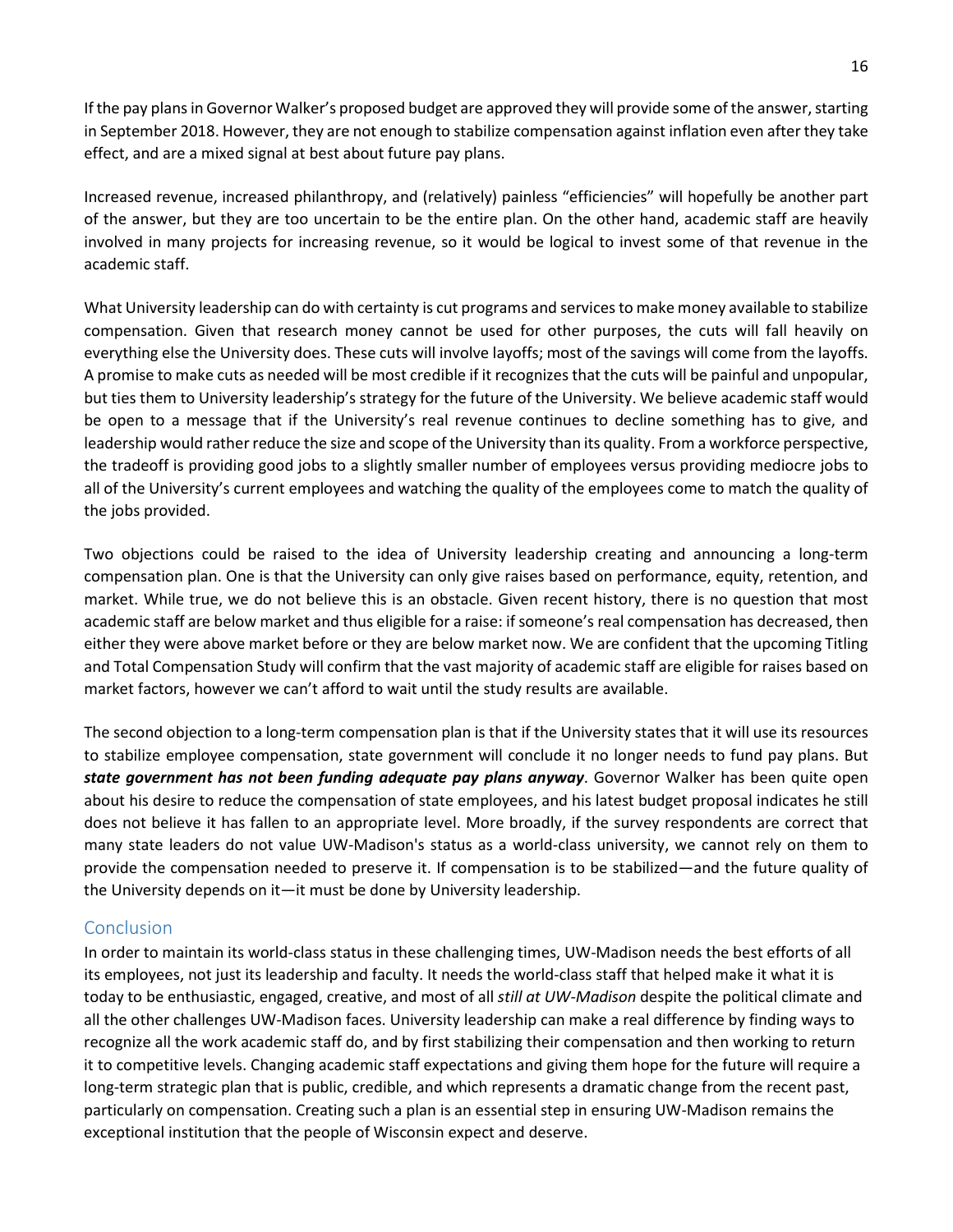### Appendix 1: Survey Details

The AS Worklife survey is a slightly modified version of the faculty survey which was developed by the Women in Science & Engineering Leadership Institute (WISELI). It was sent to 7,082 AS and Limited employees with AS governance rights in May 2016. 2,350 filled out the survey, with 1,873 responses being substantially complete, for a response rate of 26.4%%.

The survey respondents are not perfectly representative of all AS: 67% of respondents identified as female, for example, compared to approximately 54% of all AS. Given the length of the survey, it's plausible that AS who feel strongly about the issues covered (positively or negatively) were more likely to complete it, though there's no way to test for or measure such an effect with the data available. It's likely that the statistics given in this report do not perfectly reflect the full population of AS, but given the high response rate the differences are probably small. Even if the 1,873 respondents spoke for no one but themselves they would still represent a substantial constituency.

WISELI last carried out a survey of AS in 2003 and we used the 2003 survey as a baseline for examining changes in satisfaction. 2003 is a good baseline for doing so as it represents the last year in which pay plans actually offset inflation. However, the 2003 survey differed from the 2016 survey in several important ways. In principle, these differences could affect the decrease in satisfaction we observed but we do not believe they did so in a significant way.

- 1. The 2003 survey was only sent to AS with certain titles, apparently chosen to be most similar to faculty. We identified AS with the same titles in the 2016 survey and their satisfaction levels were not significantly different from the other respondents.
- 2. The 2003 survey did not give the option "Neither satisfied nor dissatisfied" while the 2016 survey did. Research<sup>[13](#page-16-0)</sup> suggests that respondents who would choose a neutral response if they could will pick more or less randomly between "Somewhat satisfied" and "Somewhat dissatisfied" if a neutral response is not available. However, the decrease in percent satisfied from 2003 to 2016 remains even if you assign onehalf of the 2016 respondents who chose "Neither satisfied nor dissatisfied" to "Somewhat satisfied." Moreover, the decrease in the percent who are "Very satisfied" is even larger and cannot be attributed to the availability of a neutral response in 2016.
- 3. The 2016 survey asked about satisfaction with being academic staff at UW-Madison, while the most comparable question in the 2003 the survey asked about satisfaction with their current job. This raises the possibility that some 2016 respondents were thinking about how satisfied they are with being academic staff *rather than University staff or faculty*. Administrators and IT staff, many of whom work closely with University Staff that have similar qualifications to them, are most likely to say they are satisfied with being AS (74.5% and 74.4% respectively). Meanwhile clinical faculty, many of whom do not think of themselves as AS at all, are least likely to say they are satisfied being AS (58.0%) and instructors are next (60.7%). It's possible that some of the changes in satisfaction observed from 2003 to 2016 are due to the 2016 question also capturing some of the relative desirability of an academic staff position, but it's not clear which direction this effect would go. We are confident that it does not explain the entire decrease.

<span id="page-16-0"></span><sup>13</sup>https://www.researchgate.net/publication/5091207 Middle Alternatives Acquiescence and the Quality of Questionn [aire\\_Data](https://www.researchgate.net/publication/5091207_Middle_Alternatives_Acquiescence_and_the_Quality_of_Questionnaire_Data)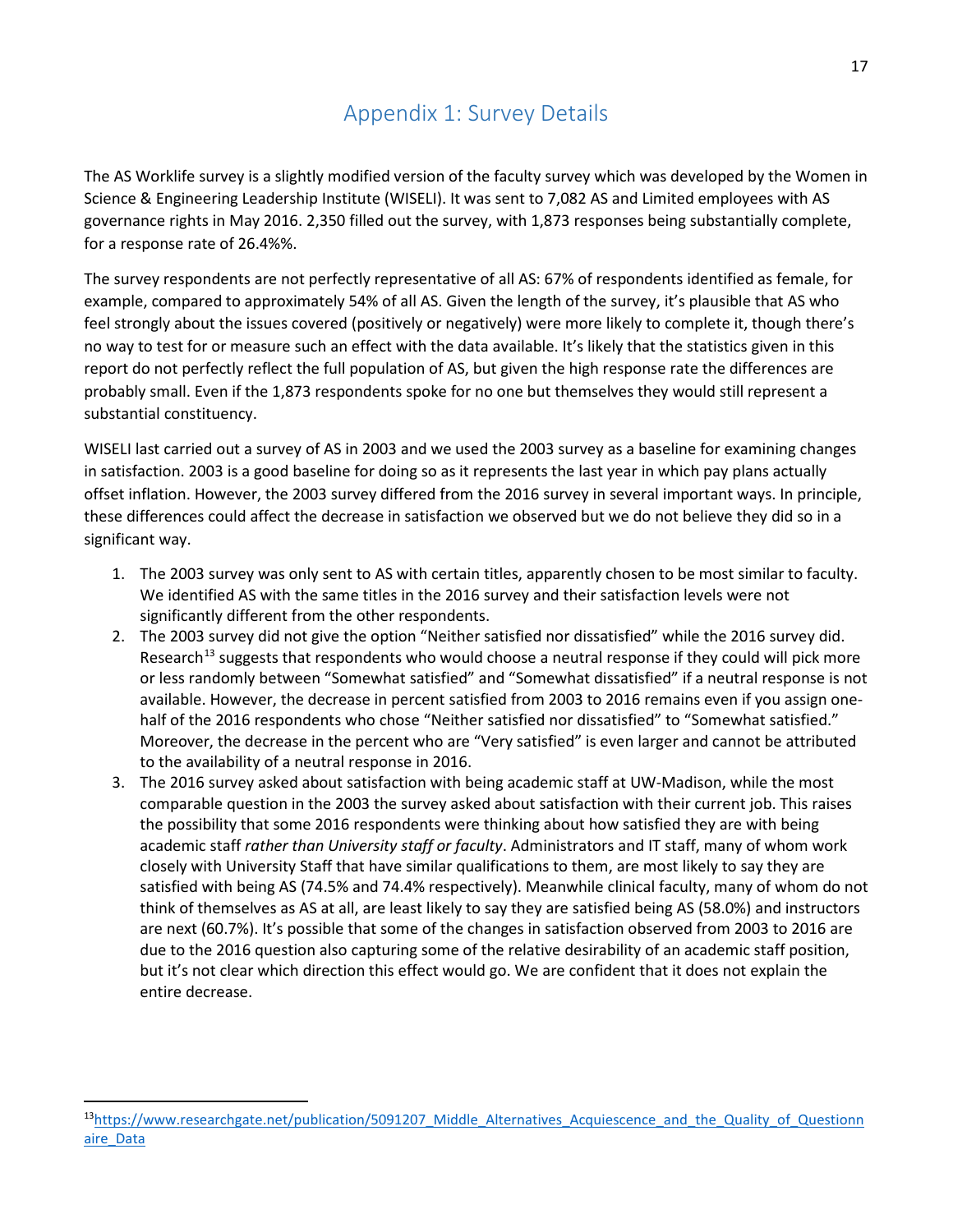### Appendix 2: Selected Statements from State Leaders

*The misson of the system is to develop human resources to meet the state's workforce needs, to discover and disseminate knowledge, to extend knowledge and its application beyond the boundaries of its campuses and to serve and stimulate society by developing develop in students heightened intelletual, cultural, and humane sensitivities, scienteific, professional and technological expertise, and a sense of purposes. Inherent in this broad mission are methods of instruction, research, extended training and pulic service designed to educate people and improve the human condition. Basic to every purpose of the system is the search for truth.*

*(Governor Walker's proposed changes to the mission of the UW System, 2015[14\)](#page-17-0)*

*They might be able to make savings just by asking faculty and staff to consider teaching one more class per semester.*

*(Governor Scott Walker, 2015[15\)](#page-17-1)*

*[Governor Walker's] focus is to invest in the university in a way that enhances career-oriented instruction to help students and employers looking for jobs and workers in high-demand fields.*

*(Walker spokesman Tony Evenson responding to UW-Madison dropping out of the top five research institutions, 2016[16\)](#page-17-2)*

*Of course I want research, but I want to have research done in a way that focuses on growing our economy, not on ancient mating habits of whatever. (Assembly Speaker Robin Vos, 2014[17\)](#page-17-3)*

<span id="page-17-0"></span> <sup>14</sup> [http://archive.jsonline.com/news/education/scott-walkers-uw-mission-rewrite-could-end-the-wisconsin-idea](http://archive.jsonline.com/news/education/scott-walkers-uw-mission-rewrite-could-end-the-wisconsin-idea-b99439020z1-290797681.html)[b99439020z1-290797681.html](http://archive.jsonline.com/news/education/scott-walkers-uw-mission-rewrite-could-end-the-wisconsin-idea-b99439020z1-290797681.html)

<span id="page-17-1"></span><sup>15</sup> [http://host.madison.com/wsj/news/local/education/university/gov-scott-walker-to-uw-faculty-consider-teaching-one](http://host.madison.com/wsj/news/local/education/university/gov-scott-walker-to-uw-faculty-consider-teaching-one-more/article_46cd33d1-18bb-509e-aa2c-d3b0b66ccee8.html)[more/article\\_46cd33d1-18bb-509e-aa2c-d3b0b66ccee8.html](http://host.madison.com/wsj/news/local/education/university/gov-scott-walker-to-uw-faculty-consider-teaching-one-more/article_46cd33d1-18bb-509e-aa2c-d3b0b66ccee8.html)

<span id="page-17-2"></span><sup>16</sup> [http://www.jsonline.com/story/money/business/2016/11/22/uw-madison-falls-nations-top-five-research](http://www.jsonline.com/story/money/business/2016/11/22/uw-madison-falls-nations-top-five-research-universities/94276066/)[universities/94276066/](http://www.jsonline.com/story/money/business/2016/11/22/uw-madison-falls-nations-top-five-research-universities/94276066/)

<span id="page-17-3"></span><sup>17</sup> <http://www.wpr.org/assembly-speaker-vos-discusses-republican-agenda-next-session>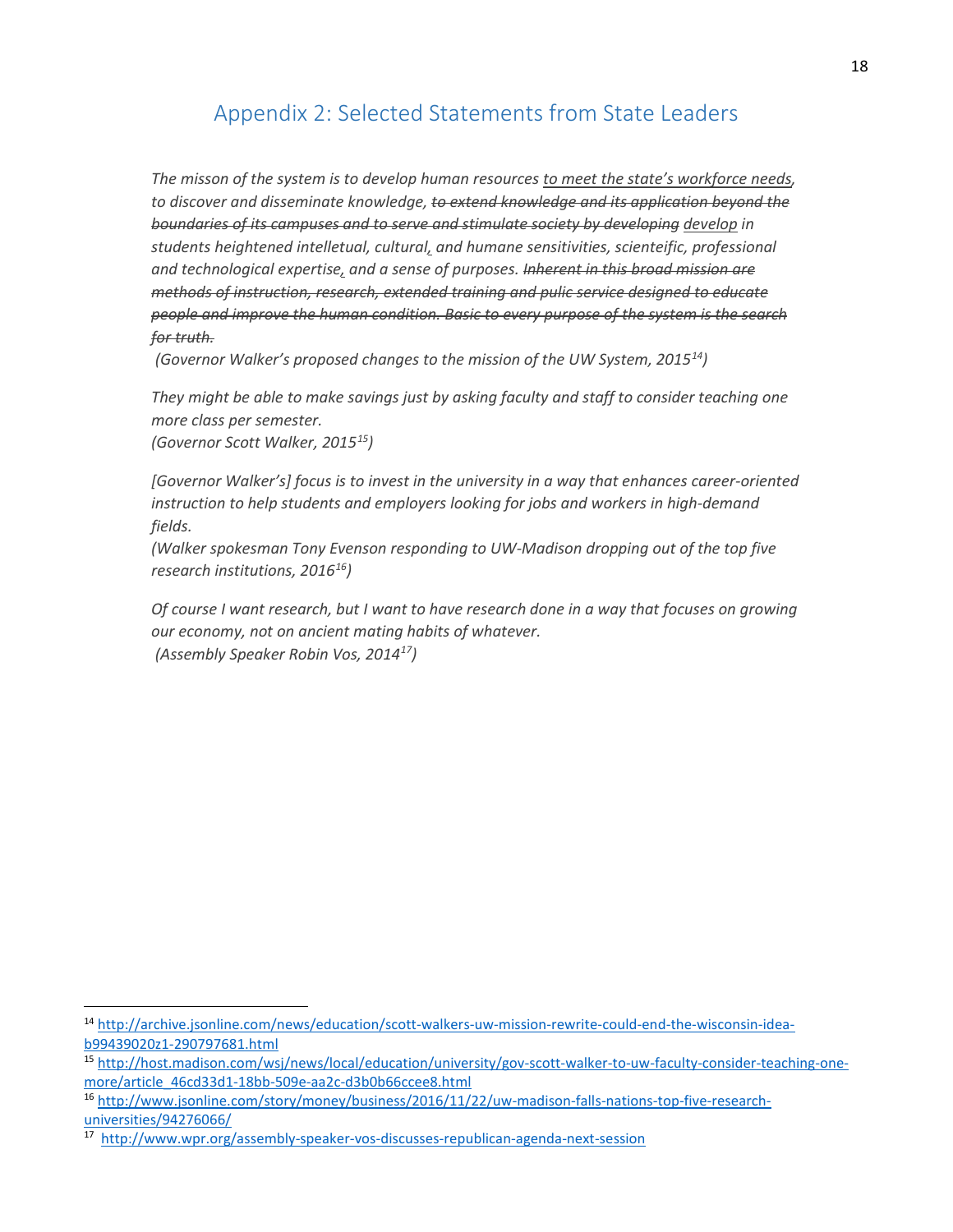|                           | Pay Plan=1%  |               | Pay Plan > Inflation         |  |
|---------------------------|--------------|---------------|------------------------------|--|
|                           | No Pay Plan  |               | Pay Plan < Inflation         |  |
| <b>Fiscal Year Ending</b> | Pay Plan (%) | Inflation (%) | Cumulative Effect (1974=100) |  |
| 1975                      | 5.5          | 9.53          | 96.3                         |  |
| 1976                      | 6.5          | 5.56          | 97.2                         |  |
| 1977                      | 6.0          | 6.67          | 96.6                         |  |
| 1978                      | 7.0          | 7.73          | 95.9                         |  |
| 1979                      | 7.5          | 11.45         | 92.5                         |  |
| 1980                      | 9.0          | 13.15         | 89.1                         |  |
| 1981                      | 9.0          | 10.77         | 87.7                         |  |
| 1982                      | 8.0          | 6.56          | 88.9                         |  |
| 1983                      | 8.0          | 2.36          | 93.8                         |  |
| 1984                      | 0.0          | 4.31          | 89.9                         |  |
| 1985                      | 3.8          | 3.46          | 90.2                         |  |
| 1986                      | 6.0          | 1.67          | 94.0                         |  |
| 1987                      | 6.0          | 3.93          | 95.9                         |  |
| 1988                      | 2.0          | 4.13          | 94.0                         |  |
| 1989                      | 2.0          | 5.06          | 91.2                         |  |
| 1990                      | 3.8          | 4.82          | 90.3                         |  |
| 1991                      | 4.3          | 4.37          | 90.2                         |  |
| 1992                      | 1.3          | 3.16          | 88.5                         |  |
| 1993                      | 4.3          | 2.85          | 89.7                         |  |
| 1994                      | 2.0          | 2.70          | 89.1                         |  |
| 1995                      | 6.0          | 2.83          | 91.9                         |  |
| 1996                      | 1.0          | 2.88          | 90.2                         |  |
| 1997                      | 2.0          | 2.17          | 90.1                         |  |
| 1998                      | 4.0          | 1.75          | 92.0                         |  |
| 1999                      | 4.5          | 2.14          | 94.2                         |  |
| 2000                      | 5.2          | 3.60          | 95.6                         |  |
| 2001                      | 5.2          | 2.72          | 97.9                         |  |
| 2002                      | 3.2          | 1.47          | 99.6                         |  |
| 2003                      | 4.2          | 2.06          | 101.7                        |  |
| 2004 <sup>i</sup>         | 0.0          | 2.94          | 98.8                         |  |
| 2005                      | 1.0          | 3.07          | 96.9                         |  |
| 2006                      | 2.0          | 4.10          | 94.9                         |  |
| 2007                      | 4.3          | 2.32          | 96.7                         |  |
| 2008                      | 2.0          | 5.50          | 93.5                         |  |
| 2009                      | 1.0          | $-1.96$       | 96.3                         |  |
| 2010 <sup>ii</sup>        | 0.0          | 1.34          | 95.1                         |  |

## Appendix 3: History of Pay Plans

<span id="page-18-0"></span><sup>i</sup> In FY 2004 all UW-Madison academic staff were required to pay health insurance premiums. Previously the state covered all of the cost of the lowest cost health insurance provider and academic staff only paid the difference (usually small) if they chose another provider. This is not included in the "Cumulative Effect" column.

<span id="page-18-1"></span><sup>ii</sup> In FY 2010 and 2011, furloughs acted as a temporary 3% pay cut. This is not included in the "Cumulative Effect" column.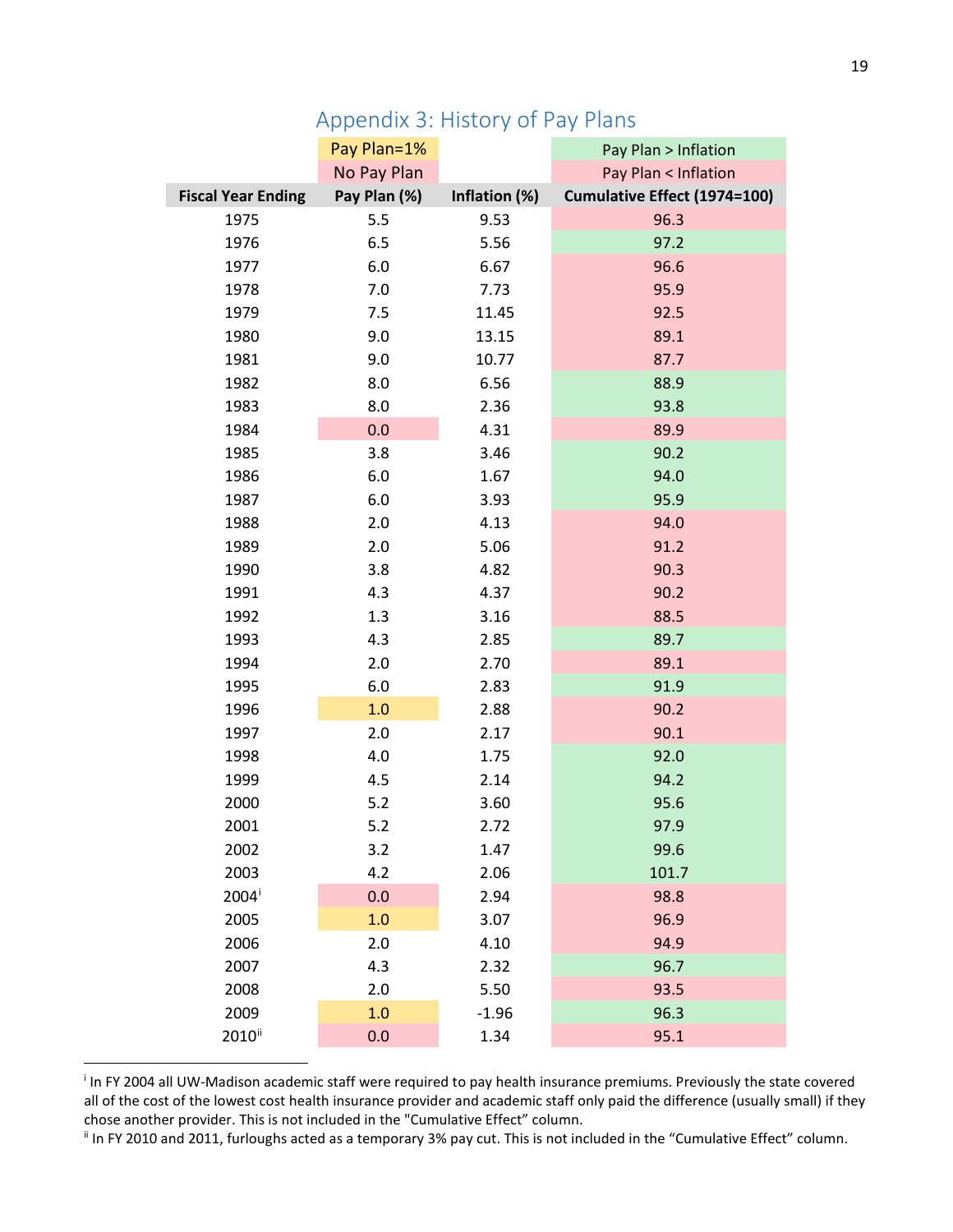| 2011               | 0.0                  | 3.58                 | 91.8 |
|--------------------|----------------------|----------------------|------|
| 2012iii            | 0.0                  | 1.37                 | 90.6 |
| 2013               | 0.0                  | 1.87                 | 88.9 |
| 2014               | 1.0                  | 1.94                 | 88.1 |
| 2015               | 1.0                  | 0.20                 | 88.8 |
| 2016 <sup>iv</sup> | 0.0                  | 0.87                 | 88.0 |
| 2017               | 0.0                  | $1.87^v$             | 86.4 |
| 2018               | 0.0                  | $2.35$ <sup>vi</sup> | 84.4 |
| 2019               | $2.0$ <sup>vii</sup> | 2.30                 | 84.2 |
| 2020               | 2.0                  | 2.30                 | 83.9 |

<span id="page-19-0"></span>iii In FY 2012 Act 10 required that all state employees begin paying retirement contributions and significantly increased health insurance premiums. The effect for an academic staff member at the median salary with family insurance was an 8.2% reduction in take-home pay. State employees were also required to pay for part of their health care expenses via coinsurance starting in FY 2012. These are not included in the "Cumulative Effect" column.

<span id="page-19-1"></span>iv In FY 2016 substantial deductibles were added to the health insurance plan for state employees. This is not included in the "Cumulative Effect" column.

<span id="page-19-2"></span><sup>v</sup> Estimated inflation is a combination of actual inflation for the second half of calendar 2016 and forecast inflation for the first half of calendar 2017 from the Philadelphia Fed Survey of Professional Forecasters.

<span id="page-19-3"></span>vi Inflation forecasts from the Philadelphia Fed Survey of Professional Forecasters.

<span id="page-19-4"></span>vii Governor Walker's proposed pay plans. The 2019 pay plan would not actually take effect until three months into the fiscal year. The proposed increase that would take effect on May 26, 2019, is treated here as a 2020 pay plan, because it would take effect just one month before the beginning of fiscal 2020. Since fiscal 2020 is part of the next budget biennium, it is possible that another pay plan could be enacted in that year. This table assumes no second pay plan.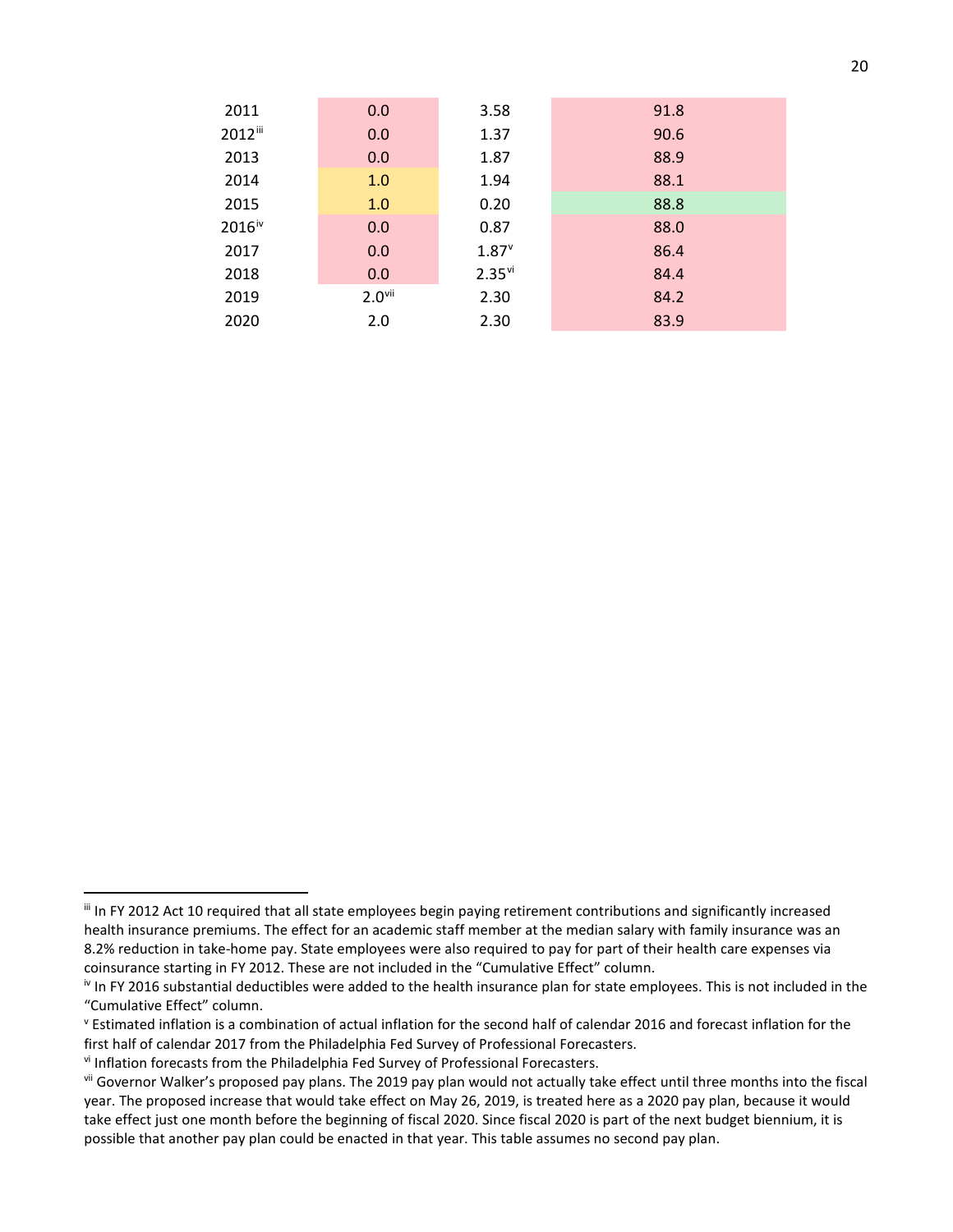